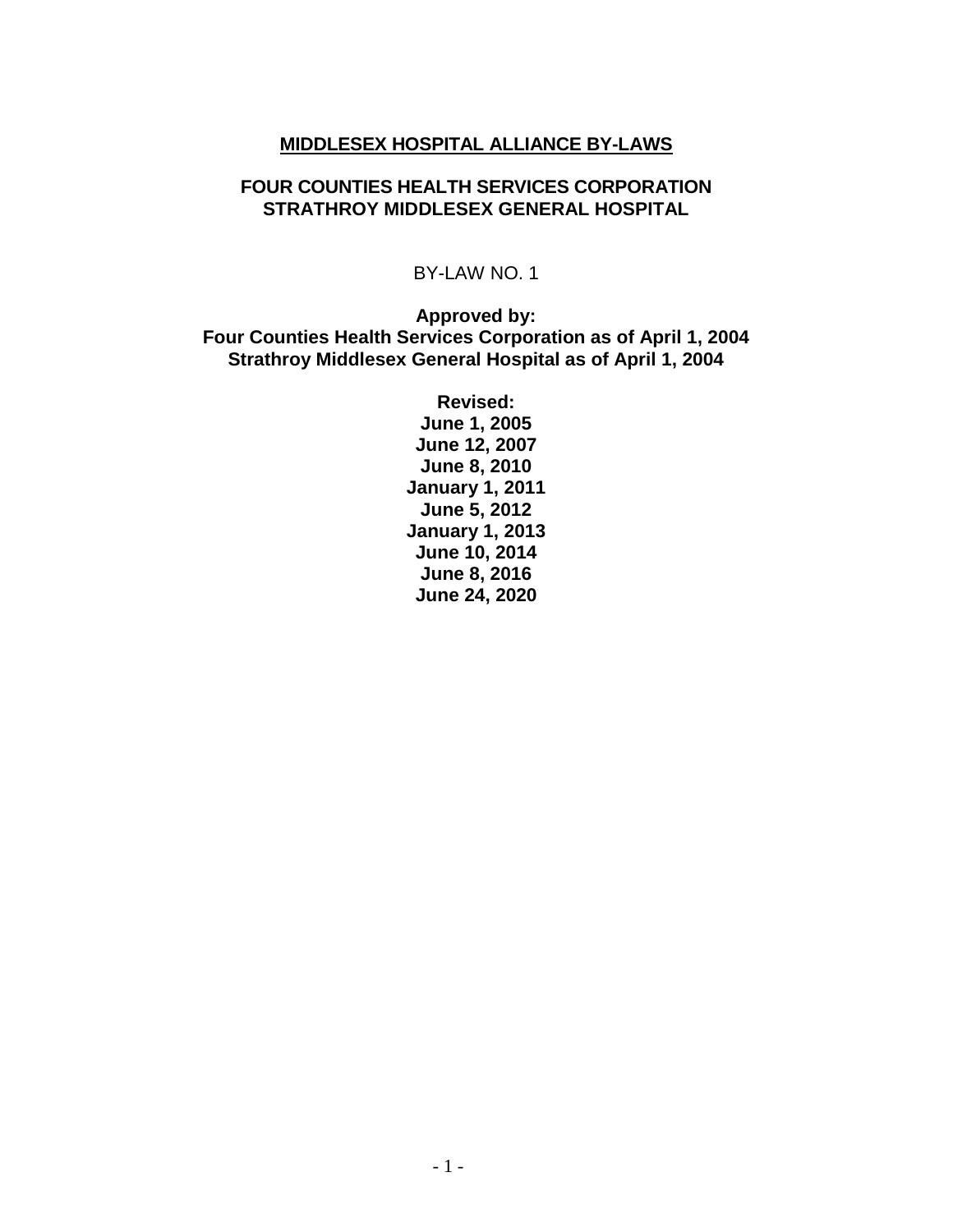| <b>ARTICLE 1.</b> |  |  |  |  |
|-------------------|--|--|--|--|
| 1.01              |  |  |  |  |
| 1.02              |  |  |  |  |
| 1.03              |  |  |  |  |
| 1.04              |  |  |  |  |
| <b>ARTICLE 2.</b> |  |  |  |  |
| 2.01              |  |  |  |  |
| 2.02              |  |  |  |  |
| 2.03              |  |  |  |  |
| <b>ARTICLE 3.</b> |  |  |  |  |
|                   |  |  |  |  |
| 3.01              |  |  |  |  |
| 3.02              |  |  |  |  |
| 3.03<br>3.04      |  |  |  |  |
| 3.05              |  |  |  |  |
| 3.06              |  |  |  |  |
| 3.07              |  |  |  |  |
| <b>ARTICLE 4.</b> |  |  |  |  |
|                   |  |  |  |  |
| 4.01              |  |  |  |  |
| 4.02              |  |  |  |  |
| 4.03              |  |  |  |  |
| 4.04              |  |  |  |  |
| 4.05              |  |  |  |  |
| 4.06<br>4.07      |  |  |  |  |
| 4.08              |  |  |  |  |
| 4.09              |  |  |  |  |
| 4.10              |  |  |  |  |
| 4.11              |  |  |  |  |
| 4.12              |  |  |  |  |
| 4.13              |  |  |  |  |
| 4.14              |  |  |  |  |
| <b>ARTICLE 5.</b> |  |  |  |  |
| 5.01              |  |  |  |  |
| 5.02              |  |  |  |  |
| 5.03              |  |  |  |  |
| 5.04              |  |  |  |  |
| 5.05              |  |  |  |  |
| 5.06              |  |  |  |  |
| <b>ARTICLE 6.</b> |  |  |  |  |
| 6.01              |  |  |  |  |
| 6.02              |  |  |  |  |
| 6.03              |  |  |  |  |
| 6.04              |  |  |  |  |
| 6.05              |  |  |  |  |
| 6.06              |  |  |  |  |

# **CONTENTS**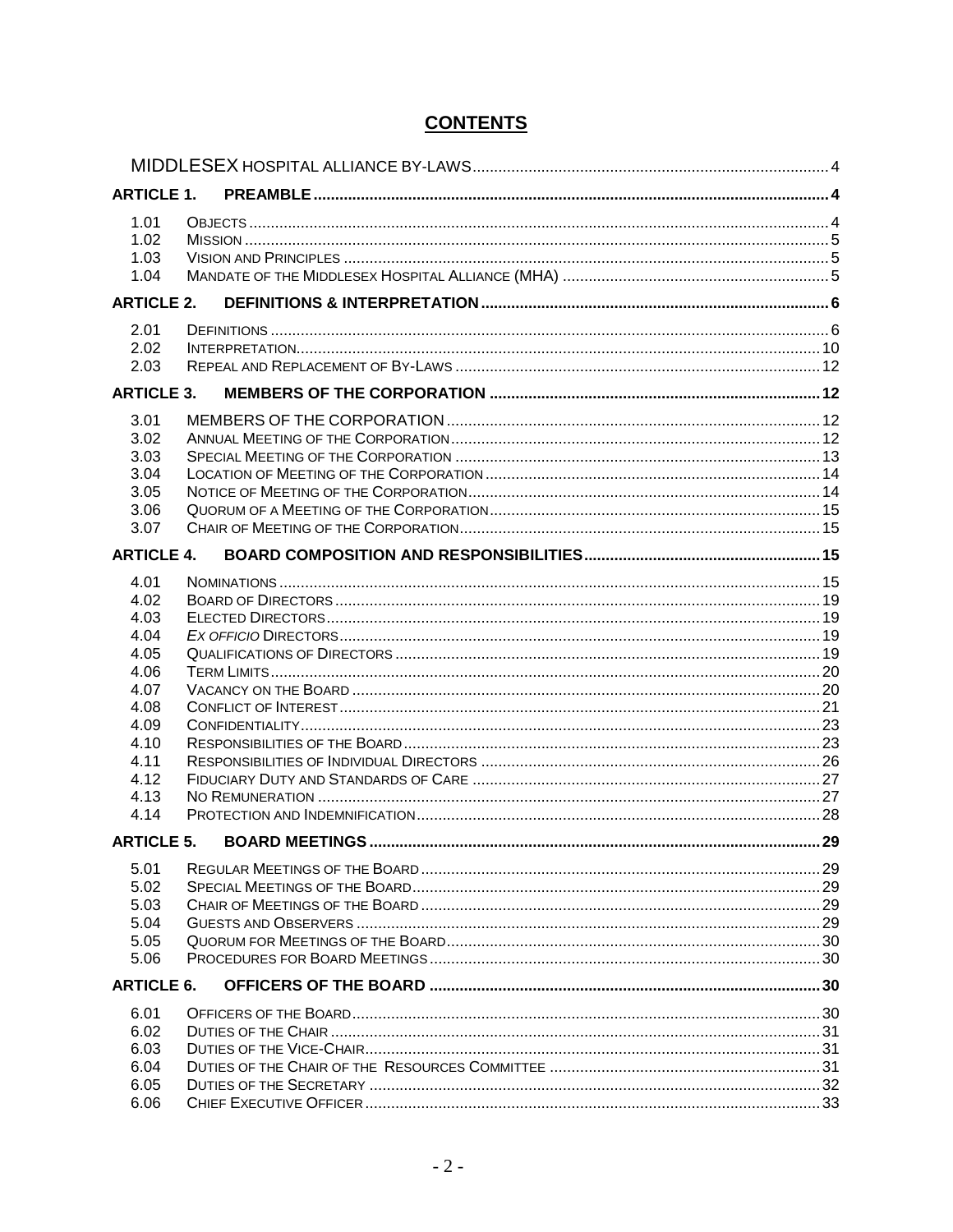| <b>ARTICLE 7.</b> |  |  |  |
|-------------------|--|--|--|
| 7.01              |  |  |  |
| 7.02              |  |  |  |
| 7.03              |  |  |  |
| 7.04              |  |  |  |
| 7.05              |  |  |  |
| 7.06              |  |  |  |
| 7.07              |  |  |  |
| 7.08              |  |  |  |
| <b>ARTICLE 8.</b> |  |  |  |
| 8.01              |  |  |  |
| 8.02              |  |  |  |
| 8.03              |  |  |  |
| 8.04              |  |  |  |
| 8.05              |  |  |  |
| 8.06              |  |  |  |
| 8.07              |  |  |  |
| 8.08              |  |  |  |
| <b>ARTICLE 9.</b> |  |  |  |
| 9.01              |  |  |  |
| 9.02              |  |  |  |
| 9.03              |  |  |  |
| 9.04              |  |  |  |
| 9.05              |  |  |  |
|                   |  |  |  |
| 10.01             |  |  |  |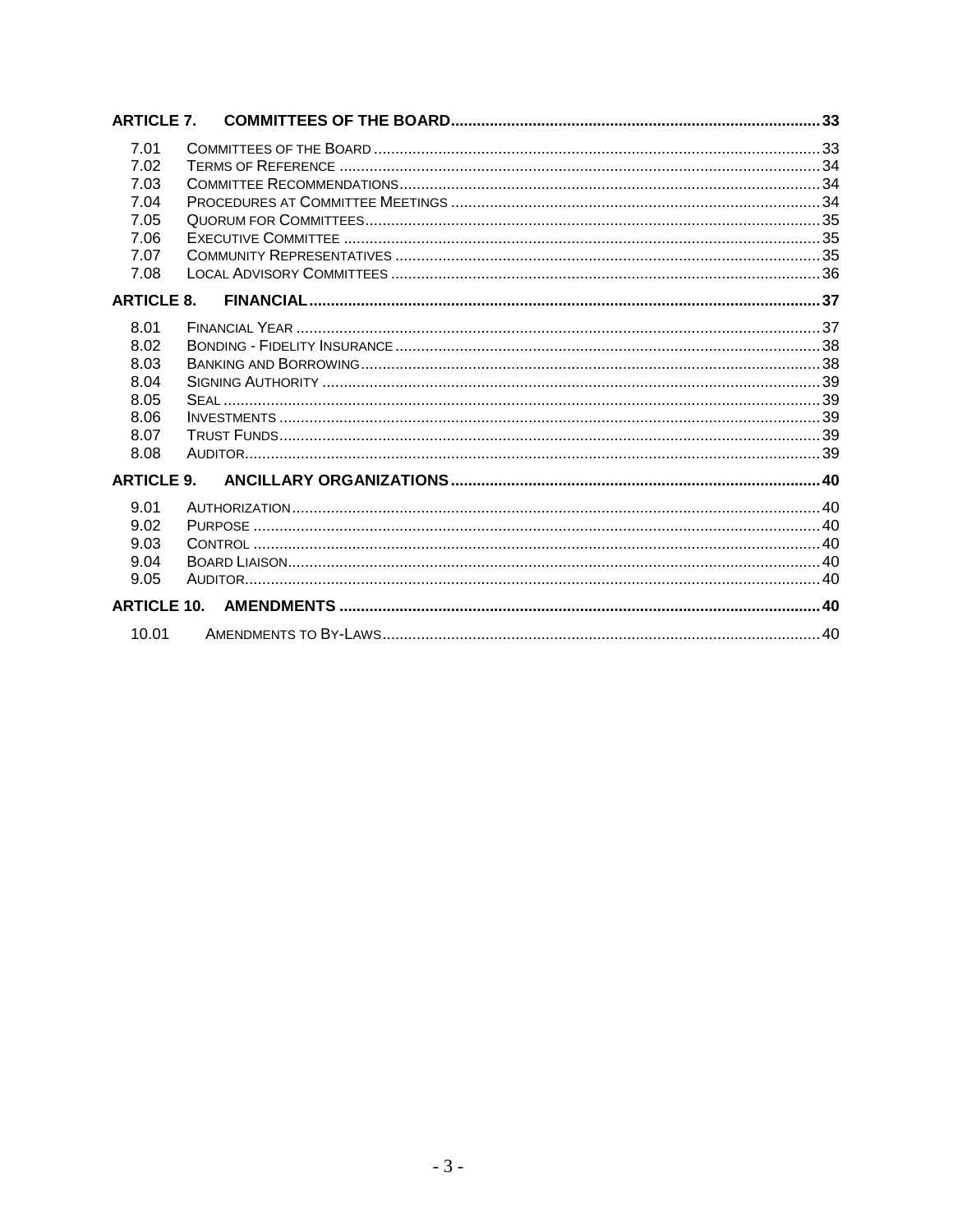# **MIDDLESEX HOSPITAL ALLIANCE BY-LAWS**

### <span id="page-3-0"></span>**FOUR COUNTIES HEALTH SERVICES CORPORATION STRATHROY MIDDLESEX GENERAL HOSPITAL**

# <span id="page-3-1"></span>**ARTICLE 1. PREAMBLE**

### <span id="page-3-2"></span>**1.01 Objects**

- (a) The Letters Patent provide that the objects of FCHS are:
	- "(a) To establish and maintain a hospital for the care of persons suffering from any illnesses or disabilities which require that the patients receive hospital care in the said Counties of Middlesex, Lambton, Kent and Elgin;
	- (b) To carry on any educational activities relating to rendering care to the sick and injured or the promotion of health which may be justified by the facilities, personnel, funds or other requirements that are or can be made available;
	- (c) To promote and carry on scientific research relating to the care of the sick and injured insofar as such research can be carried on in or in connection with the hospital; and
	- (d) To participate so far as circumstances may warrant in any activity designed and carried on to promote the general health of the community."
- (b) The Incorporating Act provides that the objects and powers of SMGH are to:
	- "(a) Operate, maintain and manage the hospital;
	- (b) Acquire such real and personal property as is necessary for the operation of the hospital;
	- (c) Borrow money on the credit of the Corporation;
	- (d) Subject to the limitation by any specific trust, invest in such securities as are authorized for investments by trustees under the *Trustee Act*; and
	- (e) Establish charges for hospital services.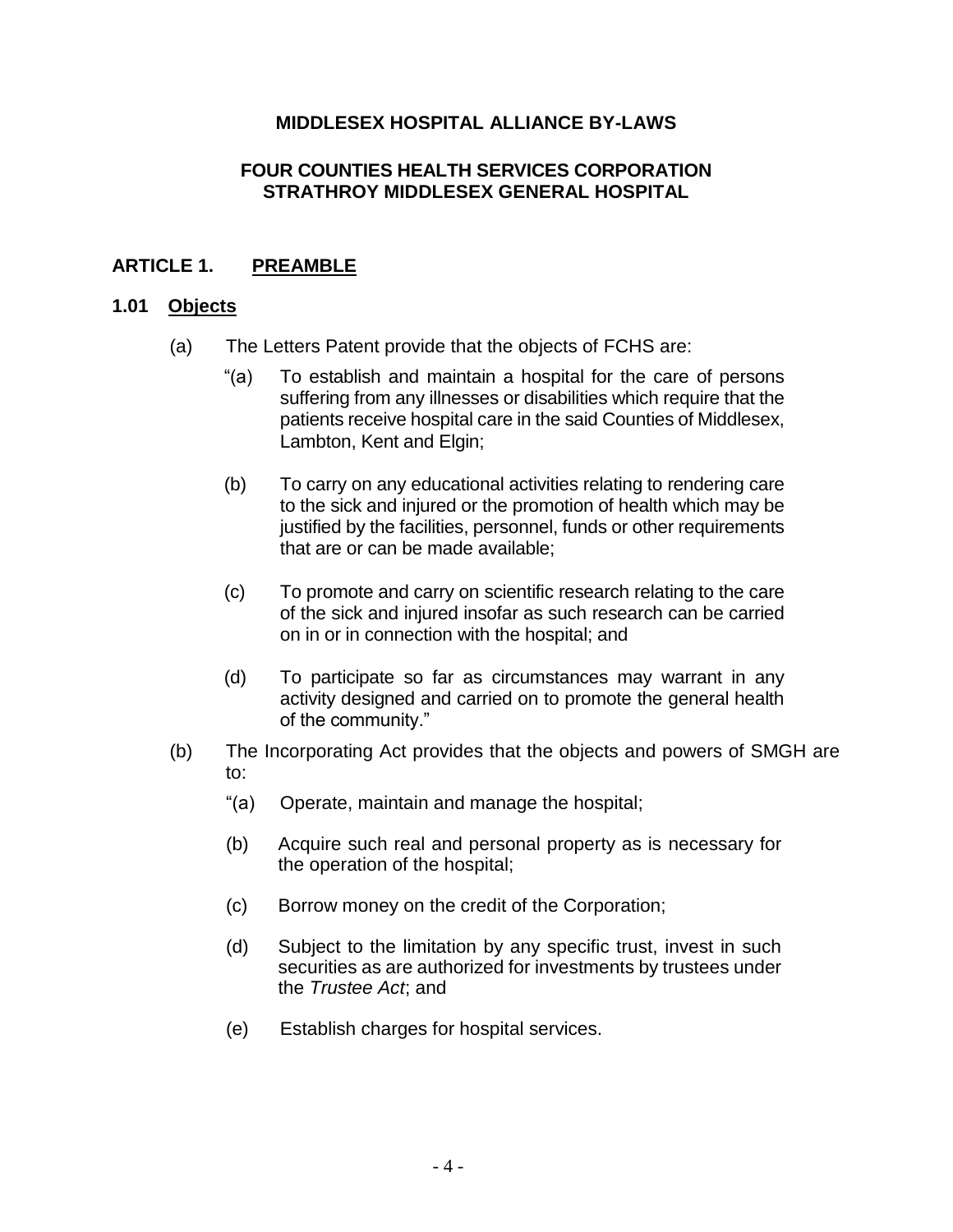# <span id="page-4-0"></span>**1.02 Mission**

The mission of the Middlesex Hospital Alliance is as follows:

# "*To provide the healthcare we would expect for our own families."*

### <span id="page-4-1"></span>**1.03 Vision and Principles**

(a) The vision of Middlesex Hospital Alliance is as follows:

# *"Exceptional Care by Exceptional People"*

(b) The Middlesex Hospital Alliance is guided by our principles: "We believe:

**S**afety for our patients, staff and visitors

**E**xcellence in our performance

**R**espect for everyone all the time

**V**alue in all that we do

**E**nthusiasm as our way of life

#### <span id="page-4-2"></span>**1.04 Mandate of the Middlesex Hospital Alliance (MHA)**

Pursuant to the Memorandum of Understanding, the Hospitals have entered into an alliance called the Middlesex Hospital Alliance, setting out the purposes of the Alliance and the values of the Hospitals.

(a) Purposes

"The parties hereby acknowledge that they are entering into this Agreement to assist them to meet the following shared objectives:

- i. Comprehensive and seamless patient care leading to improved health in West Middlesex communities and those in adjacent counties of Elgin, Kent and Lambton;
- ii. Integrated planning and delivery systems in Middlesex County;
- iii. Evidence-based decision-making established on, but not limited to, quality care, community need, risk assessments and patient care outcomes, volume of care and cost of care;
- iv. Sharing of administrative and support services;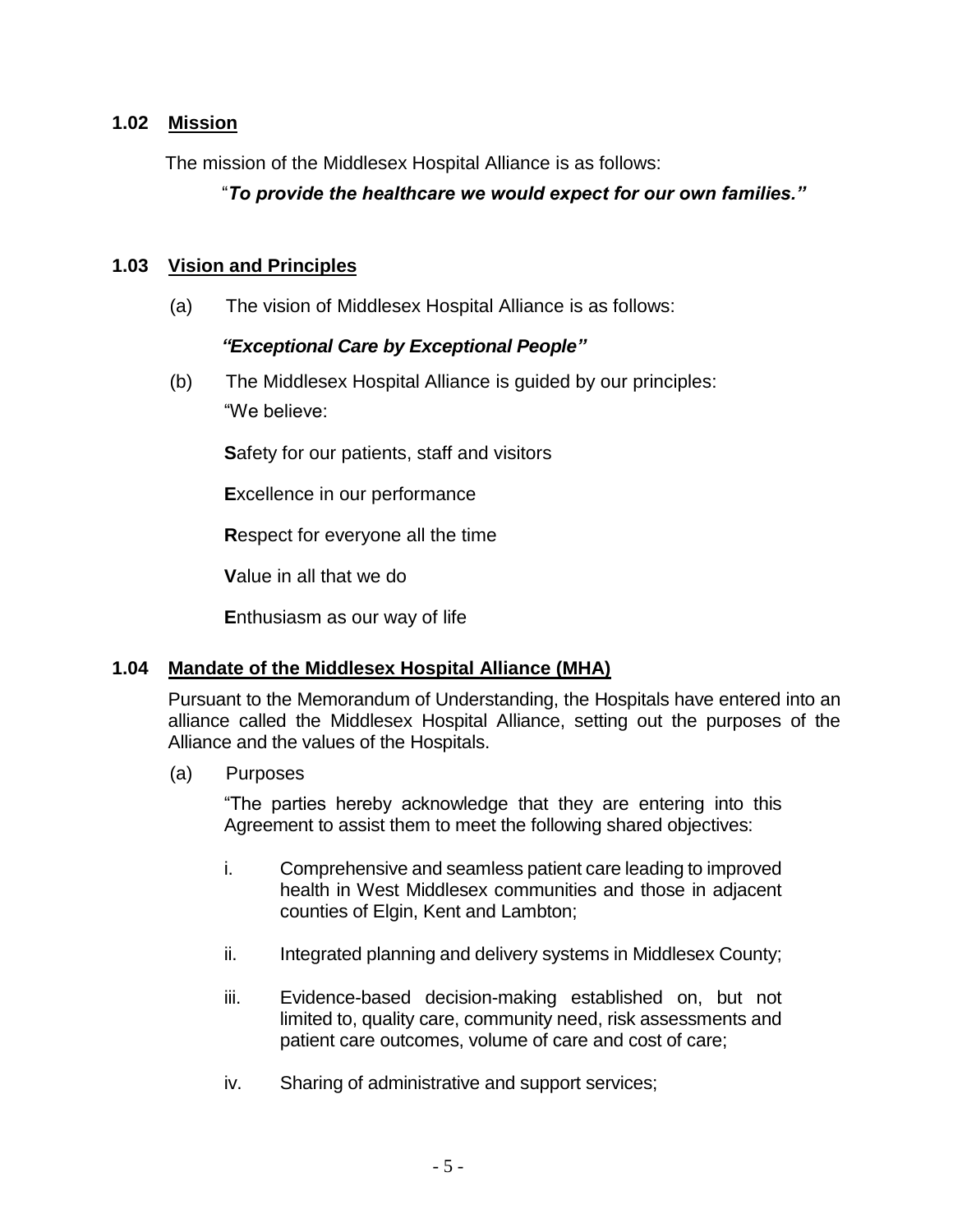- v. Development of a common credentialing process; and
- vi. Maintenance of local identity and cultures as Middlesex communities."
- (b) Values of the Hospitals

"In fulfilling its mandate under this Agreement, the Board shall be guided by the values that have been agreed to and supported by both Hospitals, as follows:

- i. The Hospitals have, as their prime reason for existence, the provision of appropriate and patient-focused care and service to their communities;
- ii. The Hospitals respect and honour their individual and shared roots, relationships and communities;
- iii. The Hospitals believe that a mutually acceptable working agreement between partners will enhance patient care in West Middlesex and the adjacent counties of Elgin, Kent and Lambton;
- iv. The Hospitals believe that words and actions demonstrate that people and organizations are worthy of trust and that it is important to be open, truthful, fair and inclusive; and
- v. The Hospitals believe in, and will nurture, quality, innovation and creativity."

# <span id="page-5-0"></span>**ARTICLE 2. DEFINITIONS & INTERPRETATION**

#### <span id="page-5-1"></span>**2.01 Definitions**

In this By-Law, unless the context otherwise requires:

- (a) "*Act*" means the *Corporations Act* (Ontario) and, where the context requires, includes the regulations made under it;
- (b) "**Admitting Privileges**" means the privileges granted to members of the MHA Medical Staff related to the admission of in-patients, registration of outpatients, and emergency patients and the diagnosis, assessment and treatment of in-patients, out-patients and emergency patients in the Hospital;
- (c) "**Associates**" in relation to an individual means the individual's parents, dependent children, siblings, spouse or common law partner, and includes any organization, agency, company or individual (such as a business partner) with a formal relationship to the individual;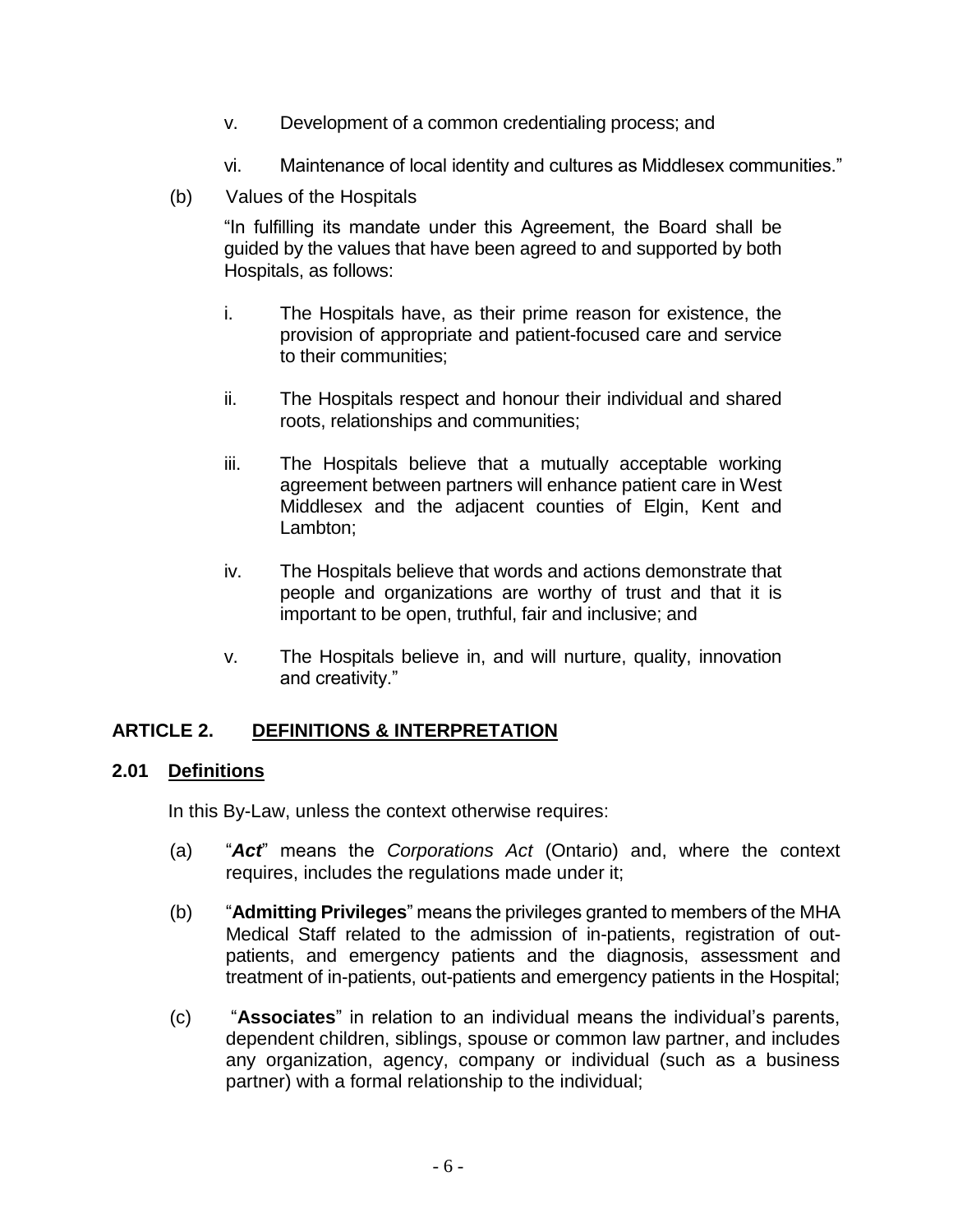- (d) "**Board**" means the board of directors of each Corporation, which boards have identical composition;
- (e) "**By-Law(s)**", unless otherwise specified, means the By-Laws of each Corporation;
- (f) "**Certification**" means the holding of a certificate in a medical or surgical specialty issued by any professional body recognized by the Board after consultation with the Medical Advisory Committee;
- (g) "**Chair of the Board**" means the Director elected as such as required by the *Act;*
- (h) "**Chief Executive Officer**" means, in addition to "Chief Executive Officer" as defined in section 1 of the *Public Hospitals Act*, the employee of the Corporation who has been duly appointed by the Board as Chief Executive Officer of the Corporation and who shall serve as the President of the Corporation;
- (i) "**Chief Financial Officer**" means the senior employee, responsible to the Chief Executive Officer for the treasury and controllership functions at the Hospitals;
- (j) "**Chief Operating Officer**" means the senior employee responsible to the Chief Executive Officer for the operating functions at the Hospitals;
- (k) "**Chief of Staff**" means the Chief of the Professional Staff for MHA. The Chief of Staff provides a leadership role and is directly responsible and accountable for the efficient and effective operation and organization of the medical staff of MHA. The position also supports the Deputy chief of Staff and the Chiefs of the Departments of Medicine, Surgery and Rural Medicine.
- (l) "**Deputy Chief of Staff"** means the Deputy Chief of the Professional Staff for MHA. The Deputy Chief of Staff provides a leadership role for the physicians at the Four Counties Health Services site and is responsible to assist the Chief of Staff with his or her duties as requested and is primarily accountable to the Chief of Staff for the quality of care provided in the rural Medicine Department.
- (m) "**Committee**" means any committee created by the Board or pursuant to the By-Laws;
- (n) "**Community Representative**" means a person, who is not a Director, who has been appointed to a Committee in accordance with section [7.07;](#page-34-2)
- (o) "**Conflict of Interest**" includes, without limitation, the following three (3) areas that may give rise to a conflict of interest for the Directors, namely: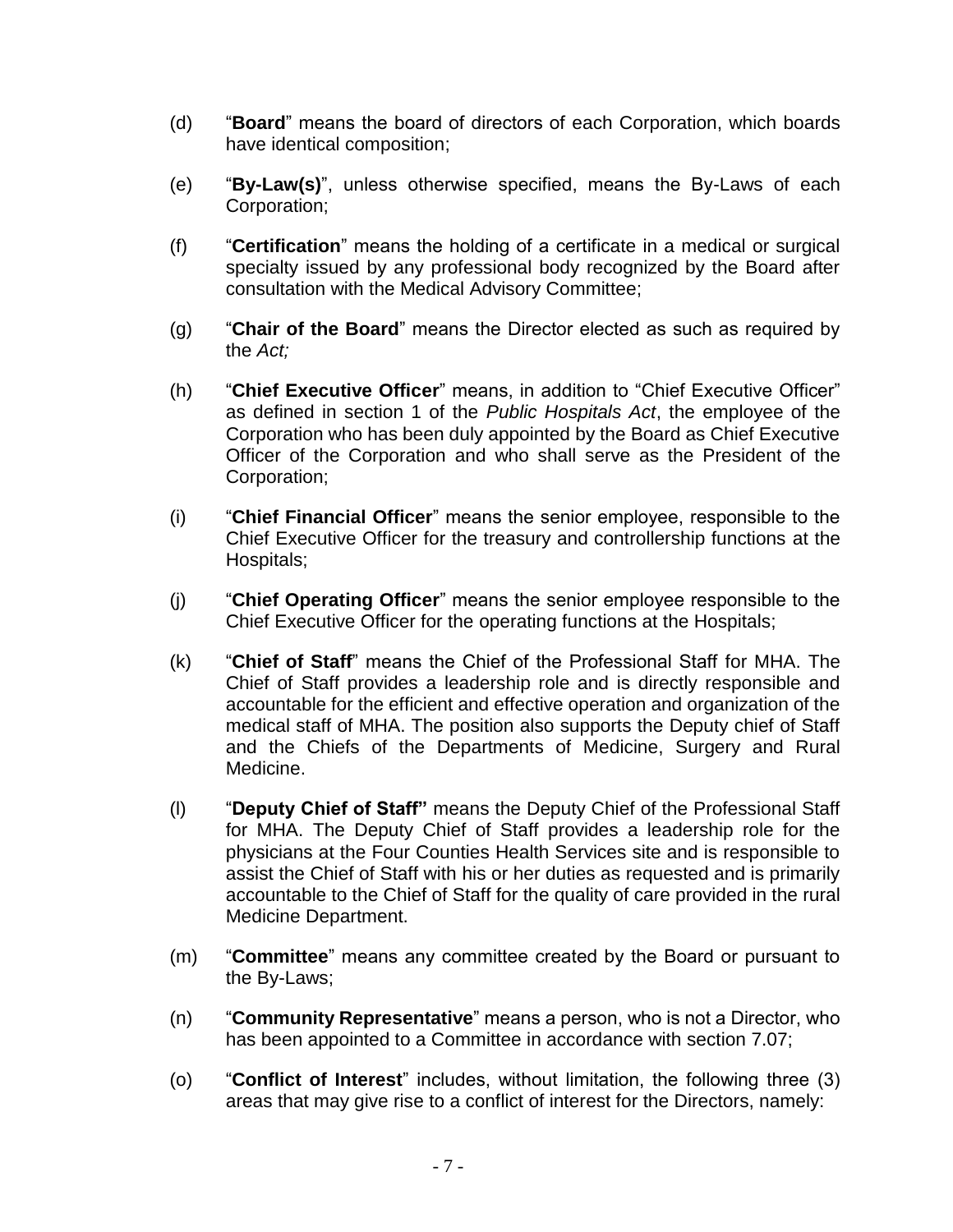- (i) Pecuniary or financial interest a Director is said to have a pecuniary or financial interest in a decision when the Director (or his Associates) stands to gain by that decision, either in the form of money, gifts, favours, gratuities or other special consideration;
- (ii) Undue influence a Director's participation or influence in Board decisions that selectively and disproportionately benefits particular agencies, companies, organizations, municipal or professional groups or patients from a particular demographic, geographic, political, socio-economic or cultural group is a violation of the Director's entrusted responsibility to the community at large; or
- (iii) Adverse interest a Director is said to have an adverse interest to the Corporation when he is a party to a claim, application or proceeding against either Corporation;
- (p) "**Corporation**" means FCHS or SMGH;
- (q) "**Dental Staff**" means the Dentists to whom the Board has granted privileges to treat patients of one or both Hospitals;
- (r) "**Dentist**" means a member in good standing of the Royal College of Dental Surgeons of Ontario, to whom privileges have been granted;
- (s) "**Director**" means a member of the Board;
- (t) "**Excluded Person**" means:
	- (i) any member of the Professional Staff other than the members of both Hospitals' Medical Staffs appointed to the Board pursuant to the *Public Hospitals Act*;
	- (ii) any employee of either Corporation, other than the Chief Executive Officer; or
	- (iii) any spouse, dependent child, or parent of a member of the Professional Staffs or an employee; or
- (u) "*Ex officio*" means membership, election or appointment by virtue of the office and includes all rights, responsibilities and power to vote except where otherwise specifically provided;
- (v) "**Fellowship**" means a fellowship in a professional medical college recognized by the Board after consultation with the Medical Advisory Committee;
- (w) "**FCHS**" means Four Counties Health Services Corporation, which carries on operations as Four Counties Health Services;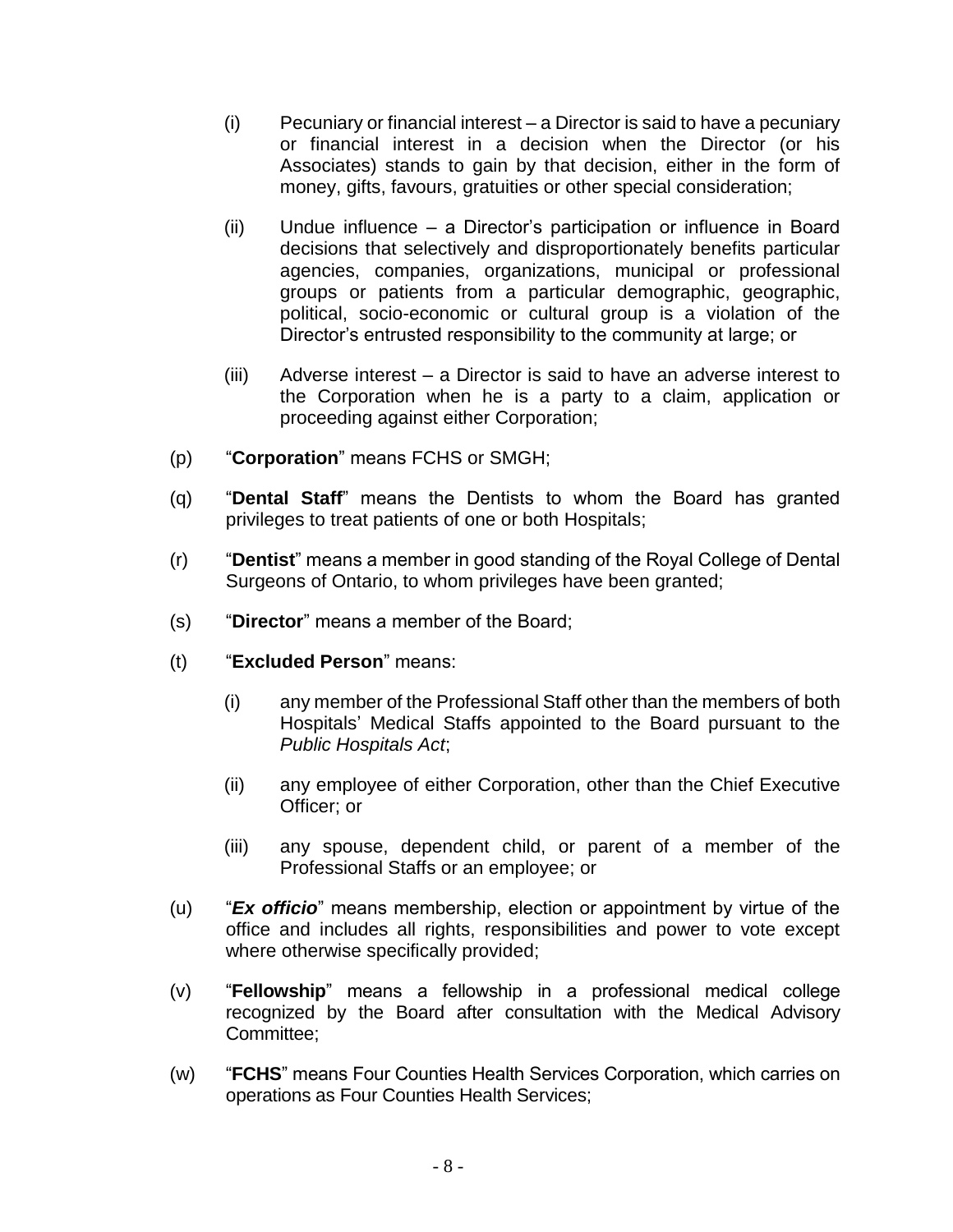- (x) "**Hospital**" means FCHS or SMGH;
- (y) "**Hospitals**" means FCHS and SMGH;
- (z) "**Incorporating Act**" means *An Act respecting Strathroy Middlesex General Hospital* (c. Pr10, S.O. 1989) incorporating SMGH dated February 27, 1989;
- (aa) "**Letters Patent**" means the letters patent and supplementary letters patent of FCHS dated September 14, 1960 and November 12, 1997, respectively;
- (bb) "**Medical Advisory Committee**" means the Medical Advisory Committee of the MHA appointed by the Board and constituted in accordance with the *Public Hospitals Act*;
- (cc) "**Medical Staff**" means the Physicians to whom the Board has granted privileges to treat Patients in one or both Hospitals;
- (dd) "**Member**" means a member of the respective Corporation;
- (ee) "**Memorandum of Understanding**" means the agreement between the Hospitals dated April 1, 2004, continuing the Alliance, as amended from time to time;
- (ff) "**MHA**" means the Middlesex Hospital Alliance pursuant to the Memorandum of Understanding.
- (gg) "**Nurse**" means a holder of a current certificate of competence issued in Ontario as a registered nurse;
- (hh) "**Officer**" means each of the Chair, Vice-Chair, Secretary and Director at Large;
- (ii) "**Patient**" means an in-patient, an out-patient or an emergency patient except where the context otherwise requires;
- (jj) "**Physician**" means a member in good standing of the College of Physicians and Surgeons of Ontario, to whom privileges have been granted;
- (kk) "**Professional Staff**" means the Physicians, Dentists, Extended Class Nurses and Midwives who are appointed by the Board and who are granted specific privileges to practice medicine or dentistry, respectively, in one or both of the Hospitals;
- (ll) "*Public Hospitals Act*" means the *Public Hospitals Act* (Ontario) and, where the context requires, includes the regulations made under it;
- (mm) "**SMGH**" means Strathroy Middlesex General Hospital;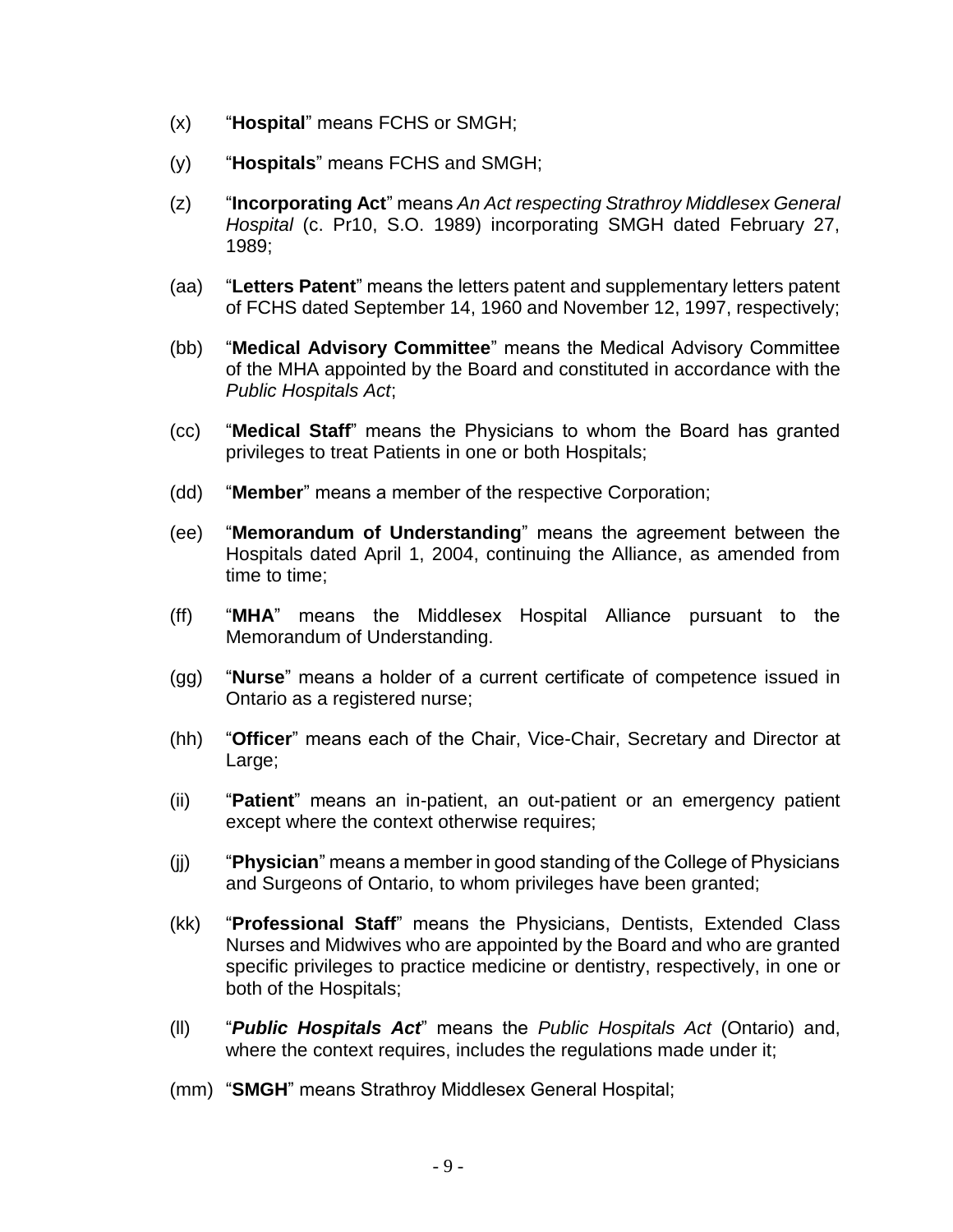- (nn) "**Special Resolution**" means a resolution passed by the Directors and confirmed by at least two thirds (2/3) of the votes cast at a general meeting of the Members duly called for that purpose;
- (oo) "**Supervisor**" means a Physician or Dentist who is assigned the responsibility to oversee the work of another Physician or Dentist, respectively; and
- (pp) "**Vice-Chair of the Board**" means the Director elected as such.

# <span id="page-9-0"></span>**2.02 Interpretation**

This By-Law shall be interpreted in accordance with the following, unless the context otherwise specifies or requires:

- (a) Any Director, Member, Officer, Committee member or employee, as the context requires, and unless expressly prohibited by the By-Laws or rules and policies of the Corporation, may participate in a meeting of the Board or of a Committee of the Board by means of telephone conference or electronic or other communication facilities as permit all persons participating in the meeting to communicate with each other simultaneously and instantaneously, and a person participating in such a meeting by such means is deemed, for the purposes of the *Act* and this By-Law, to be present at the meeting.
- (b) Subject to subsection (a) above, business arising at any meeting of either Corporation, the Board or any Committee established pursuant to this By-Law shall be decided by a majority of votes unless otherwise required by statute, provided that:
	- (i) except as provided in this By-Law, each Member, each Director and each Committee member shall be entitled to one (1) vote at any meeting of the Corporation, Board or Committee, respectively;
	- (ii) in accordance with the Corporations Act amendment 2017, meetings of members may be held by "telephonic or electronic means" and a member who, through those means, votes at the meeting or establishes a communications link to the meeting is deemed for the purposes of the Act to be present at the meeting.
	- (iii) in accordance with the *Public Hospitals Act*, no Member shall be entitled to vote by proxy at a meeting of the Corporation; all Members must attend annual and/or special meetings of the Corporation in person in order to be eligible to vote;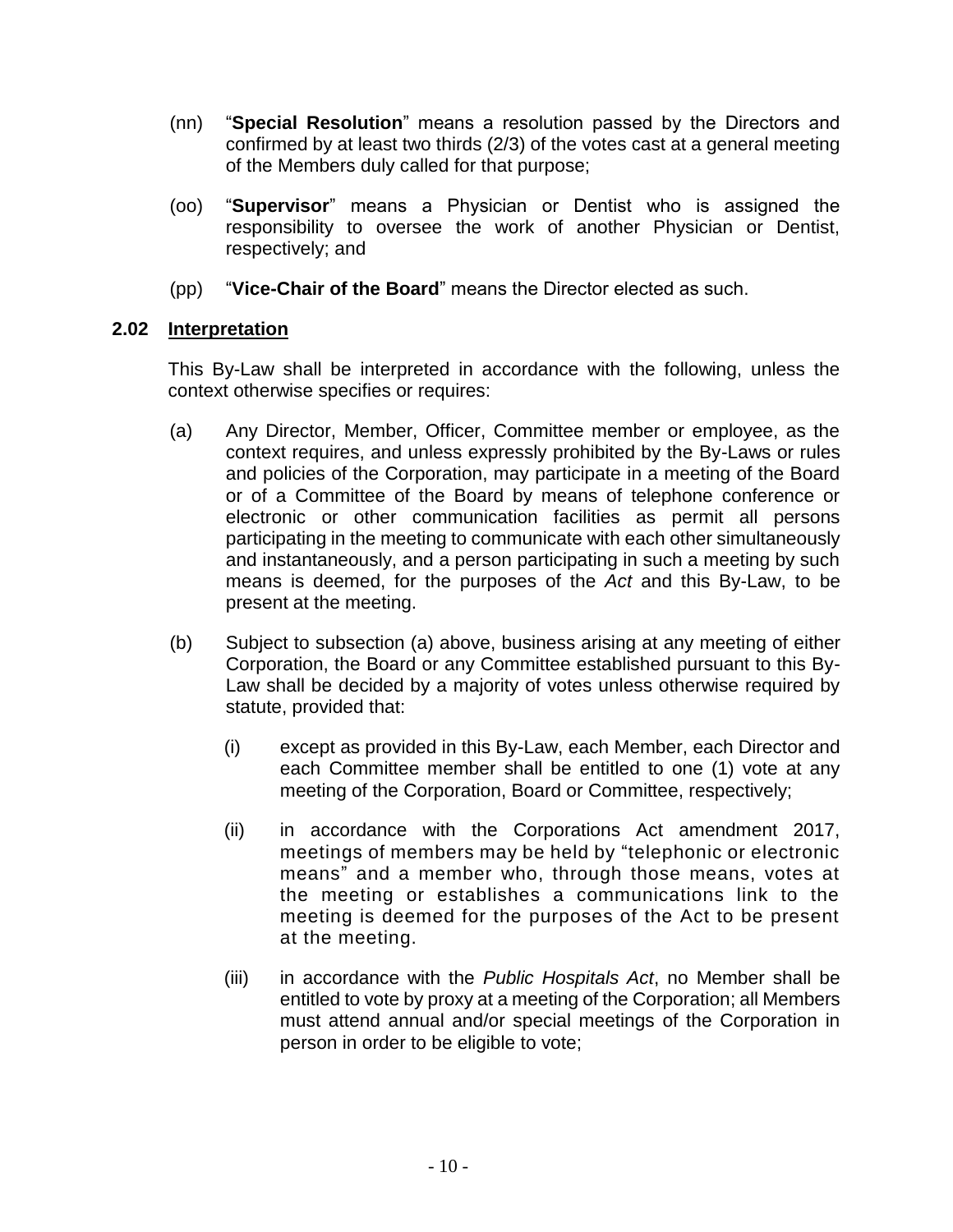- (iv) votes shall be taken in the usual way, by show of hands, among all Members, Directors and Committee members present and, in the event of a tie, the motion is lost, subject to clause (iv) below;
- (v) the chair shall have an initial vote. In case of an equality of votes, either upon a show of hands or upon a poll, the chair of a meeting of the Corporation shall be entitled to an additional or casting vote; however, at a meeting of the Board or any Committee established pursuant to this By-Law, the chair of such meeting shall not be entitled to an additional or casting vote;
- (vi) after a show of hands has been taken on any question, the chair of the meeting may require, or any person entitled to vote on the question may request, a poll thereon. A poll so required or requested shall be taken in such manner as the chair of the meeting shall direct. A requirement for a poll may be withdrawn at any time prior to the taking of the poll. Upon a poll, each individual present in person and entitled to vote at such meeting shall have one (1) vote and the result of the poll shall be the decision of the Members, the Board or the Committee, as the case may be;
- (vii) an abstention shall be permitted only where a Conflict of Interest prevents a vote from being cast, in accordance with this By-Law, and such abstention shall not be considered a vote cast;
- (viii) whenever a vote by show of hands shall have been taken on a question, unless a poll is required or demanded, a declaration by the chair of the meeting that a resolution, vote or motion has been carried and an entry to that effect in the minutes shall be admissible in evidence as *prima facie* proof of the fact without proof of the number or proportion of the votes recorded in favour of or against such resolution, vote or motion; and
- (ix) despite any other provisions of this By-Law, any Director may at any time require that a vote be recorded. The request for a recorded vote does not require a motion and is not debatable or amendable.
- (c) A By-Law or resolution in writing signed by all the Members or Directors entitled to vote on that By-Law or resolution at a meeting of Members or Directors, respectively, is as valid as if it had been passed at a meeting of Members or Directors, respectively.
- (d) Minutes shall be kept for all meetings of the Corporation, the Board or any Committee, and shall be approved at the next meeting of the Corporation, the Board or the Committee, as the case may be.
- (e) Any questions of procedure at or for any meetings of the Corporation, of the Board, or of any Committee, which have not been provided for in this By-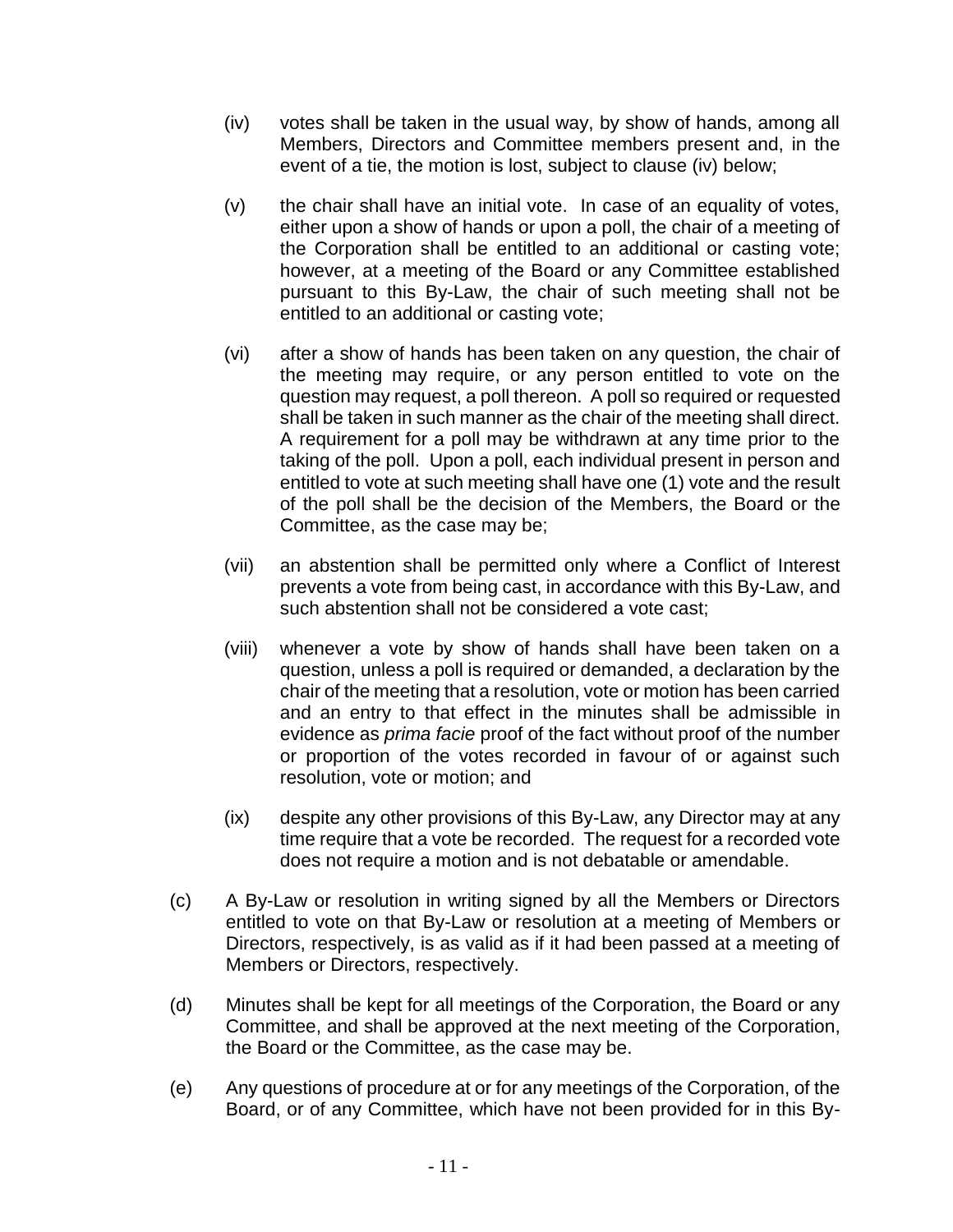Law or by the *Act* or by the *Public Hospitals Act*, shall be determined by the chair of the meeting in accordance with King and Kerr's "Procedures for Meetings and Organizations" or such other rules of procedure adopted by resolution of the Board.

- (f) Words importing the singular number include the plural and vice versa; words importing the masculine gender include the feminine and vice versa; and words importing persons include individuals, corporations, partnerships, trusts and unincorporated organizations.
- (g) The headings used in this By-Law are inserted for reference purposes only and are not to be considered or taken into account in construing the terms or provisions thereof or to be deemed in any way to clarify, modify or explain the effect of any such terms or provisions.
- (h) Any references in this By-Law to any law, By-Law, rule, regulation, order or act of any government, governmental body or other regulatory body shall be construed as a reference thereto as amended or re-enacted from time to time or as a reference to any successor thereto.

#### <span id="page-11-0"></span>**2.03 Repeal and Replacement of By-Laws**

<span id="page-11-1"></span>All previous By-Laws relating to the administration of the affairs of the Corporation are hereby repealed and replaced with this By-Law.

# **ARTICLE 3. MEMBERS OF THE CORPORATION**

#### <span id="page-11-2"></span>**3.01 MEMBERS OF THE CORPORATION**

The Members of the Corporation shall be, *ex officio*, the elected Directors of the Corporation.

#### <span id="page-11-3"></span>**3.02 Annual Meeting of the Corporation**

- (a) The annual meeting of the Members, for the purpose of receiving the financial reports and statements required by the *Act* to be placed before the annual meeting of Members, shall be held between April 1 and July 31 of each year.
- (b) The business transacted at the annual meeting shall include:
	- (i) review of the:
		- (A) minutes of the previous annual meeting;
		- (B) report from the Chair of the Board, including the audited financial statements;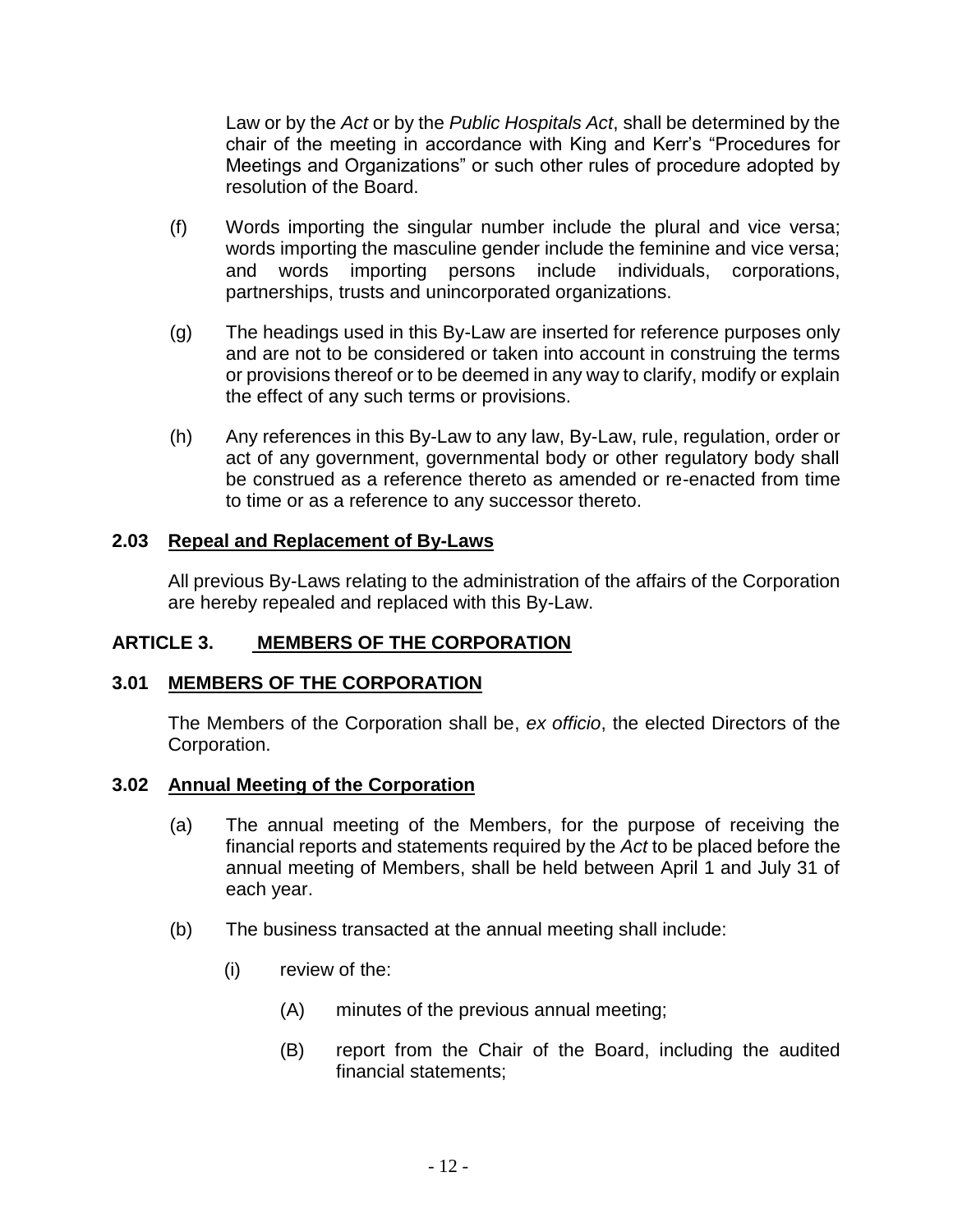- (C) report of the unfinished business from any previous meeting of the Corporation;
- (D) report of the Chief Executive Officer;
- (E) report of the auditor;
- (F) report of the Medical Advisory Committee;
- (G) reports of the auxiliary(ies);
- (ii) election of Directors; and
- (iii) appointment of the auditor for coming year.
- (c) No other item of business shall be considered at the annual meeting of the Corporation unless:
	- (i) added by resolution of the Board prior to the annual meeting so that such item of new business can be included in the notice of annual meeting; or
	- (ii) added by the Members in accordance with the following process: Notice in writing of such other item of business shall be given to the Secretary at least thirty (30) days prior to the annual meeting so that such item of new business can be included in the notice of annual meeting. Such notice of new business shall be signed by at least four (4) Members and shall be business that is properly within the purview of the Members' role in the Corporation.

#### <span id="page-12-0"></span>**3.03 Special Meeting of the Corporation**

- (a) The Chair of the Board may call a special meeting of the Corporation.
- (b) Not less than one-tenth (1/10) of the Members entitled to vote at a meeting proposed to be held may, in writing, requisition the Directors to call a general meeting of the Members for any purpose connected with the affairs of the Corporation that is properly within the purview of the Members' role in the Corporation and that is not inconsistent with the *Act*.
- (c) The requisition shall be deposited at the head office of the Corporation and may consist of several documents in like forms signed by one (1) or more requisitioners.
- (d) If the Board, acting in its sole discretion, determines that the requisition meets the qualifications set out in this section, the Board shall call and hold such meeting within twenty-one (21) days from the date of the deposit of the requisition.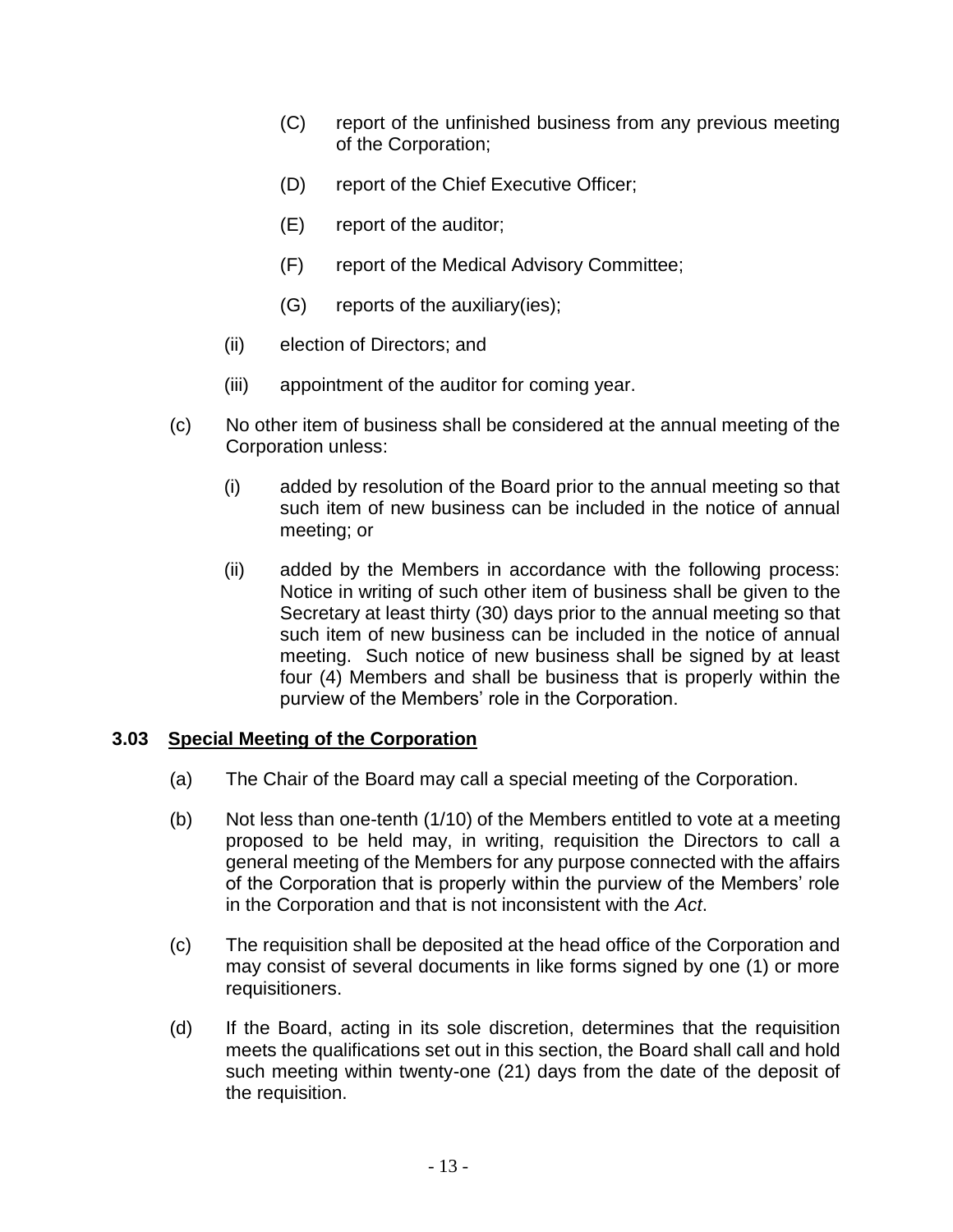- (e) In the event the Board believes the requisition does not meet the qualifications set out in this section, the Board shall provide written notice of such finding to the requisitioners at their address as recorded in the Corporation's records.
- (f) Notice of a special meeting shall be given in the same manner as notice of a regular meeting and shall state the purpose for which it is called.

# <span id="page-13-0"></span>**3.04 Location of Meeting of the Corporation**

Annual and special meetings of Members shall be held at the head office of the Corporation or such other location fixed by the Board within the Province of Ontario.

#### <span id="page-13-1"></span>**3.05 Notice of Meeting of the Corporation**

- (a) Notice of the annual meeting of the Corporation shall be given:
	- (i) to each Member by electronic communication (including facsimile and e-mail) at least ten (10) days in advance of the meeting by sending it to the last electronic communication address provided by a Member who has consented to receiving notices in such a manner; or
	- (ii) by prepaid mail at least ten (10) days in advance of the meeting by sending it to the last address as shown on the records of the Corporation.
- (b) A Member or any other person entitled to notice of a meeting of Members may waive notice of any meeting of Members. Attendance of any Member at a meeting of Members shall constitute a waiver of notice of the meeting, except where such Member attends such meeting for the express purpose of objecting to the transaction of any business on the grounds that the meeting is not lawfully called. Meetings of Members held without notice shall be deemed to be duly called and held if all of the Members waive notice of the meeting and consent to the transaction of such business as may have come before it, subject to a quorum being present at such meeting.
- (c) If, within one-half (1/2) hour after the time appointed for a meeting of the Corporation, a quorum is not present, the meeting shall stand adjourned until a day within two (2) weeks to be determined by the chair. At least three (3) days' notice of the adjourned meeting shall be given.
- (d) Any Member may at any time waive notice of any such meeting and may ratify, approve and confirm any or all resolutions passed or proceedings taken at the meeting.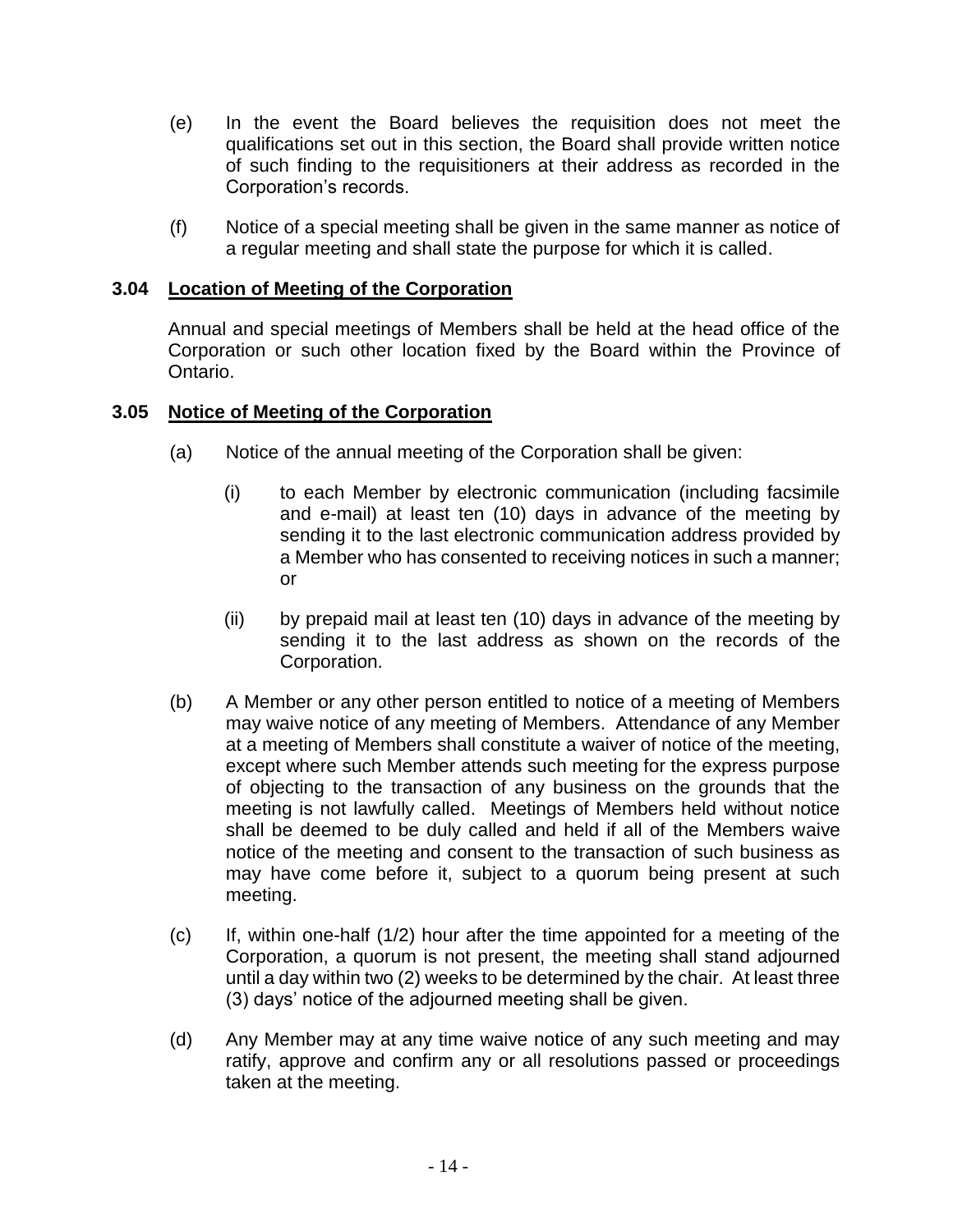# <span id="page-14-0"></span>**3.06 Quorum of a Meeting of the Corporation**

Ten (10) Members present at an annual or special meeting of the Corporation shall constitute a quorum.

### <span id="page-14-1"></span>**3.07 Chair of Meeting of the Corporation**

The chair of a meeting of the Corporation shall be:

- (a) the Chair of the Board; or
- (b) the Vice-Chair of the Board, if the Chair of the Board is absent; or
- (c) a chair elected by the Members present if the Chair of the Board and the Vice-Chair of the Board are absent.

# <span id="page-14-2"></span>**ARTICLE 4. BOARD COMPOSITION AND RESPONSIBILITIES**

#### <span id="page-14-3"></span>**4.01 Nominations**

- (a) Nominations for election as Director at the annual meeting of the Corporation may be made only by:
	- (i) the Governance Committee of the Board, in accordance with the guidelines for the selection of Directors set out in subsection (d) below;
	- (ii) Members of the Corporation provided that each such nomination by Members:
		- (A) is in writing and signed by at least two (2) Members in good standing;
		- (B) is accompanied by a written declaration signed by the nominee that he will serve as a Director in accordance with this By-Law if elected;
		- (C) is submitted to and received by the Secretary at least thirty (30) days before the date of the annual meeting; and
		- (D) is subject, along with all nominations, to review by the Governance Committee in accordance with the guidelines for selection of Directors set out in subsection (d) below.
- (b) The Governance Committee:
	- (i) may advertise for potential Board members and for Community Representatives to serve on Committees, but not limit its search to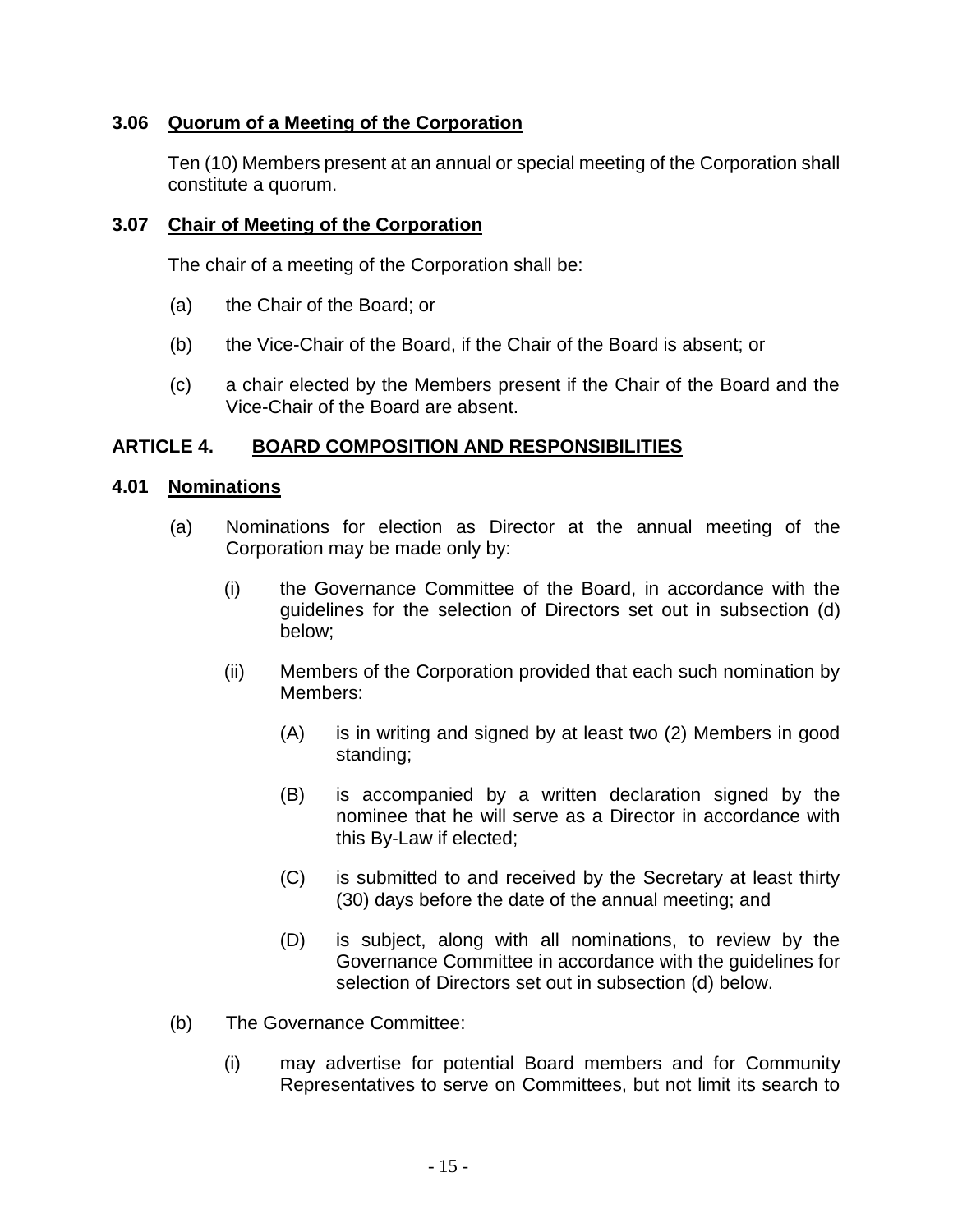the advertisement process. The Committee shall not be required to advertise for candidates to fill a mid-term vacancy;

- (ii) shall, after receiving and reviewing all nominations, prepare a list of recommended candidates to fill the vacancies on the Board;
- (iii) shall nominate Directors for consideration by the Board for appointment as Officers after canvassing the Executive Committee for recommendations;
- (iv) shall nominate individuals to serve as Community Representatives to serve on Committees (excluding the Executive Committee), and
- (v) shall provide each Director, at least thirty (30) days prior to the annual meeting of the Corporation, a list of the recommendations it is making under paragraphs (ii), (iii) and (iv) above, together with the qualifications of such recommended candidates.
- (c) In selecting persons as candidates for election to the Board, the Governance Committee shall require all candidates to complete an application form in the form approved by the Board. The Governance Committee shall consider the names of all persons who have completed the application form in accordance with this By-Law and may interview potential candidates in order to determine suitability.
- (d) The following "guidelines for the selection of Directors" will guide the Governance Committee when considering candidates for Board membership:
	- (i) the Board should be seen as capable and experienced to lead the Corporation;
	- (ii) the membership of the Board shall reflect a wide range of interests and perspectives including:
		- (A) understanding health care needs of the community served;
		- (B) understanding the special needs of rural communities;
		- (C) community involvement; and
		- (D) perspective of patients and their families;
	- (iii) the membership of the Board must have regard for the demographic, linguistic, cultural, economic, geographic, ethnic, religious and social characteristics of the community served;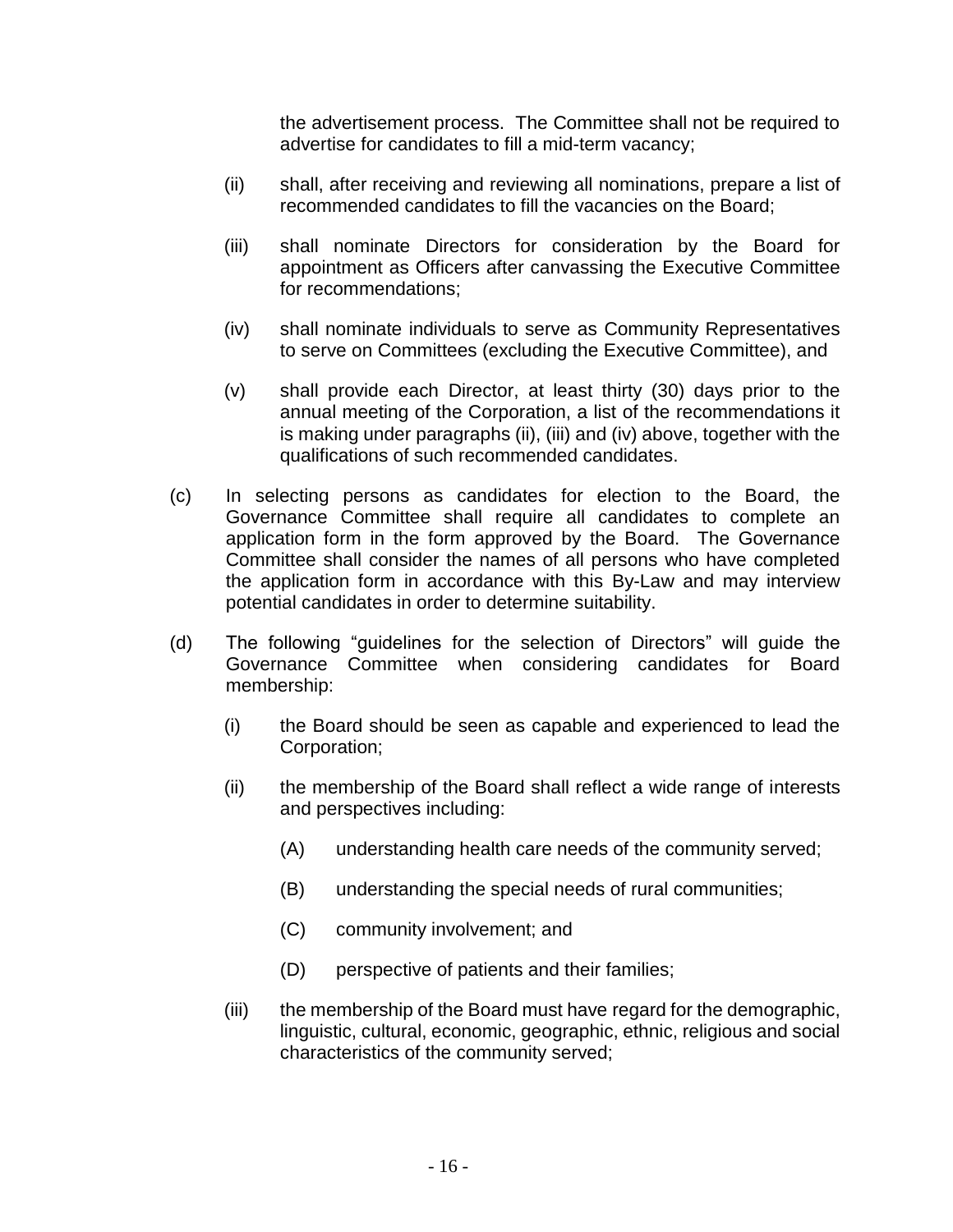- (iv) the Governance Committee will look to the Hospital auxiliary(ies) and foundation(s) for qualified candidates with an interest in serving on the Board;
- <span id="page-16-0"></span>(v) the successful candidates shall have the following generic capabilities:
	- (A) understanding of the distinction between the strategic and policy role of the Board and the day-to-day operational responsibilities of management;
	- (B) capability to give leadership to the development of the Corporation;
	- (C) commitment to the vision, mission and core values of the Corporation;
	- (D) ability to work as a member of a team;
	- (E) respect for the views of others;
	- (F) recognition of the time commitment and the willingness to devote the time and energy necessary to perform the role of Director; and
	- (G) enthusiasm and capacity for resolving challenging issues; and
- <span id="page-16-1"></span>(vi) the Board shall consider, in light of the opportunities and risks facing the Corporation, what competencies, skills and personal qualities it should seek in new Board members in order to add value to the Corporation (i.e., in order to develop a "knowledge-based" Board), and as such the successful candidates shall collectively have the following general qualities that would strengthen the Board:
	- (A) prior experience in governance;
	- (B) strategic planning experience;
	- (C) experience in the management and restructuring of complex organizations;
	- (D) understanding of health policies and system needs, issues and trends;
	- (E) understanding of the diverse needs of the region;
	- (F) previous experience in the health field;
	- (G) awareness of provincial health care trends;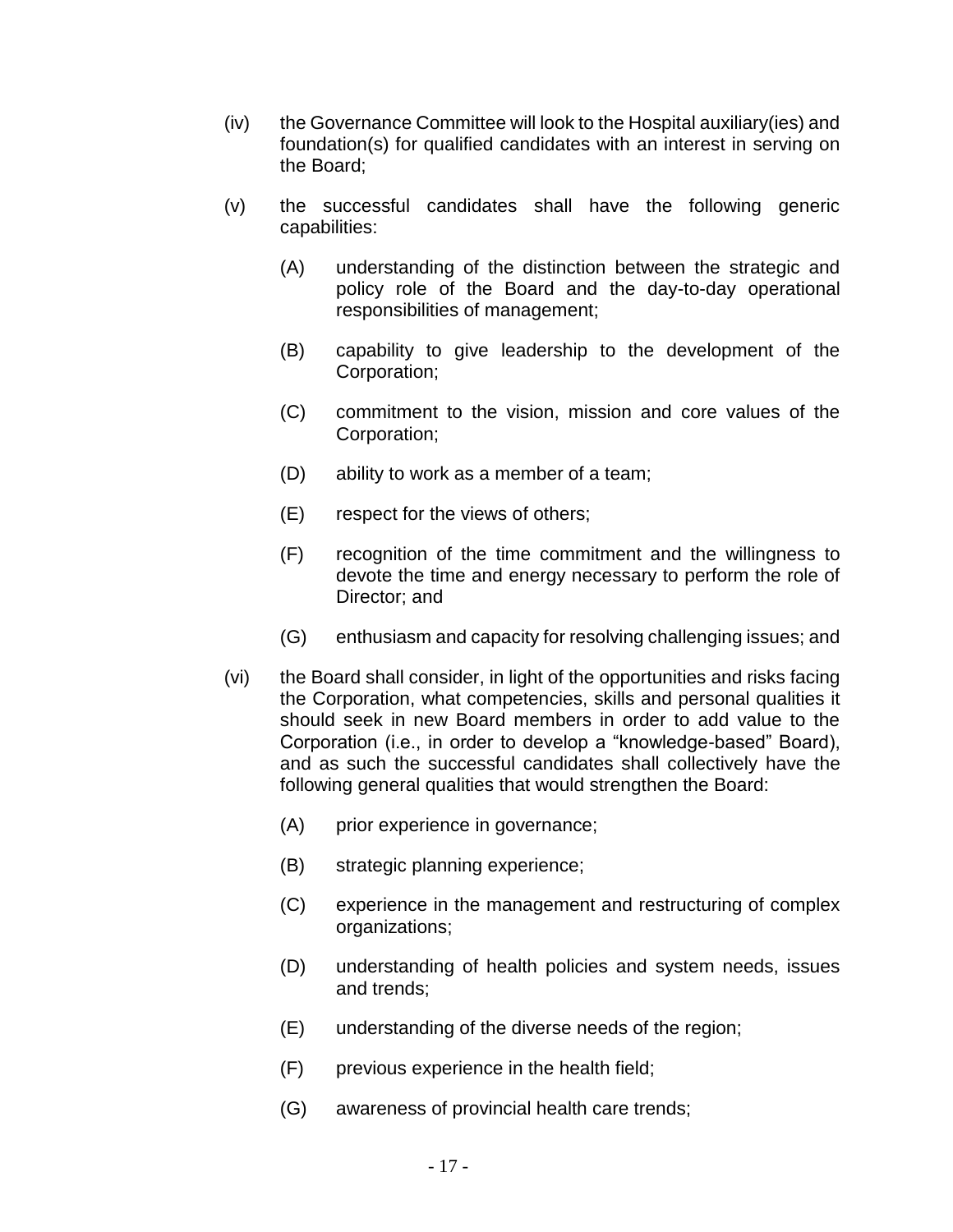- (H) knowledge and experience in medical research;
- (I) knowledge and experience in business and management;
- (J) understanding of fiscal, financial and legal matters;
- (K) knowledge and experience in health professional education;
- (L) knowledge and experience in human resource management;
- (M) knowledge and experience in communications and information technology;
- (N) knowledge and experience in government and public relations; and
- (O) such other competencies, skills, experiences and perspectives identified by the Board from time to time.
- (e) Current Board members whose terms are expiring are not entitled to automatically stand for re-election but must be considered in the same manner as all the other candidates, provided such consideration will also take into account the Board member's performance during his term including consideration of the following factors:
	- (i) Board meeting and Committee meeting attendance;
	- (ii) commitment to continuing education;
	- (iii) effective communication, including contributions at Board and Committee meetings and on behalf of the Board where requested;
	- (iv) preparation prior to Board and Committee meetings;
	- (v) support of Board actions (regardless of how Director voted);
	- (vi) ability to express a dissenting opinion in a constructive manner;
	- (vii) ability to integrate continuing education into Board deliberations;
	- (viii) compliance with the governing legislation and By-Laws, particularly the conflict of interest and confidentiality provisions; and
	- (ix) support of the MHA's vision and mission.

The Governance Committee shall consider the above factors while balancing the needs of (i) ensuring ongoing expertise on the Board and (ii) planning for the succession of the Board and Officer positions.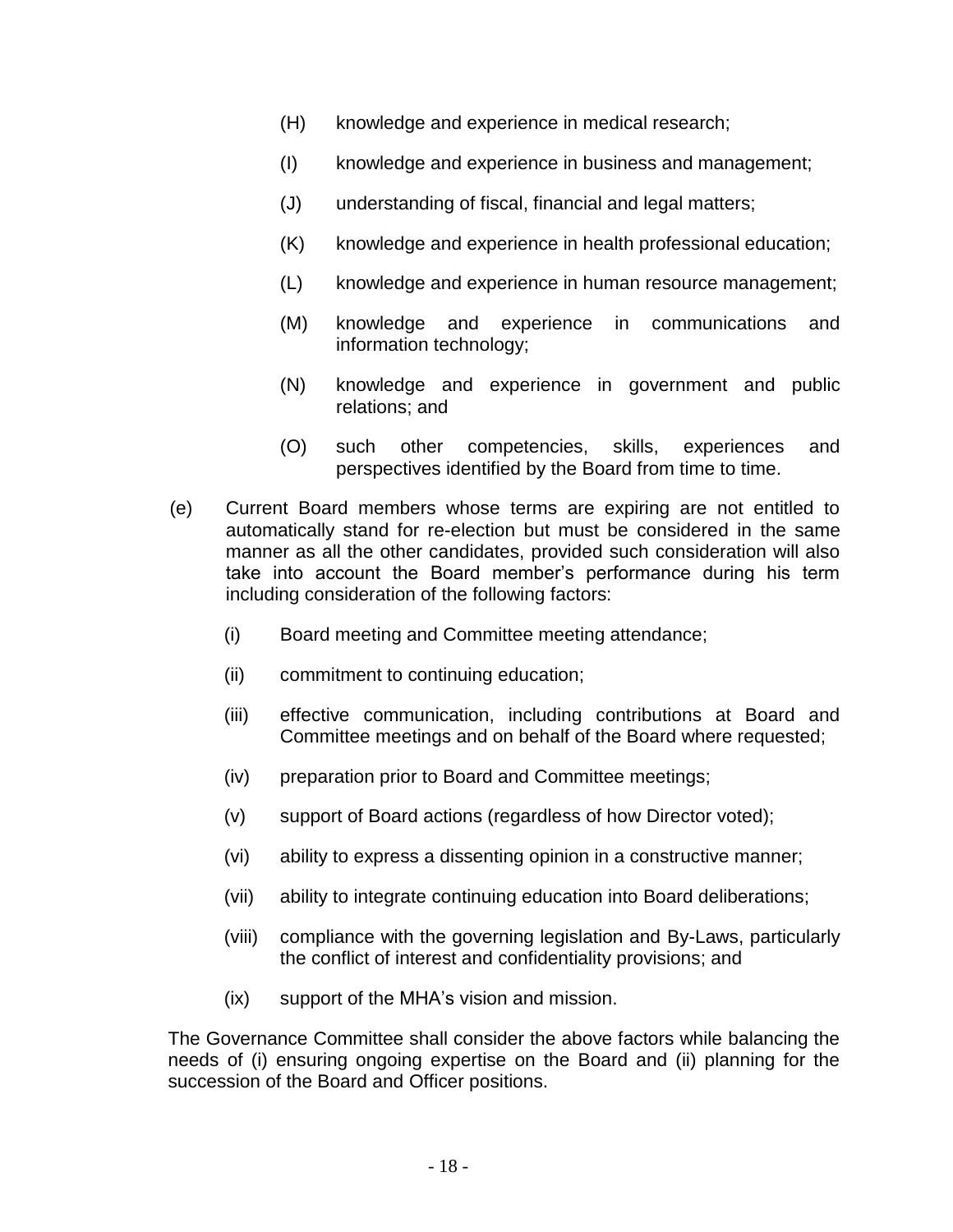# <span id="page-18-0"></span>**4.02 Board of Directors**

- (a) The Board of Directors shall be identical for the Corporations and shall be composed of seventeen (17) Directors, being eleven (11) elected Directors and six (6) *ex officio* Directors.
- (b) The Board shall have any change in the size of the Board approved by a Special Resolution and shall update this By-Law to reflect the changing size of the Board.

# <span id="page-18-1"></span>**4.03 Elected Directors**

The eleven (11) elected Directors shall be elected and shall retire in rotation so as to ensure that at least three (3) elected Directors' terms expire each year. Accordingly, at each annual meeting of Members, Directors shall be elected to fill the positions of those Directors whose term of office has expired, and each Director so elected shall hold office for a term of three (3) years or until the third annual meeting of Members (whichever first occurs).

# <span id="page-18-2"></span>**4.04** *Ex officio* **Directors**

The *ex officio* Directors shall be:

- (a) the Deputy Chief of Staff of MHA;
- (b) the Chief of Staff of MHA;
- (c) the President of the Medical Staff;
- (d) the Chief Executive Officer of the Hospitals;
- (e) the Chief Nursing Officer of the Hospitals;
- (f) the Chief Financial Officer of the Hospitals.

# <span id="page-18-3"></span>**4.05 Qualifications of Directors**

- (a) No Excluded Person is eligible for election to the Board.
- (b) Both elected and *ex officio* Directors shall meet the following qualifications:
	- (i) Directors must be eighteen (18) years of age or more and mentally sound.
	- (ii) No undischarged bankrupt is eligible for election or appointment to the Board.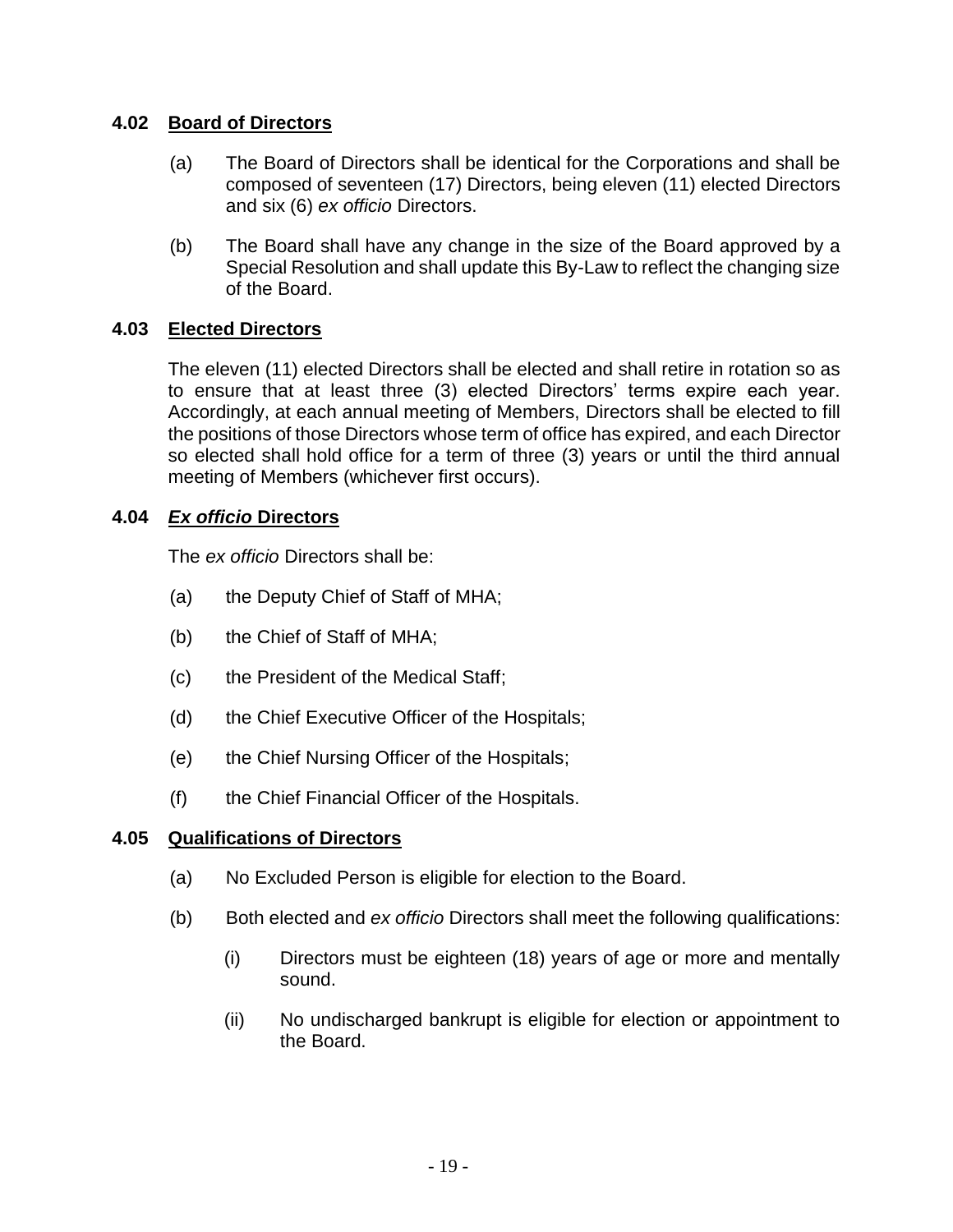(iii) Directors must have the generic capabilities identified in Section  $4.01(d)(v)$  and must possess one or more of the general qualities identified in Section [4.01\(d\)\(vi\).](#page-16-1)

# <span id="page-19-0"></span>**4.06 Term Limits**

- (a) No person may be elected as a Director for more terms than will constitute nine (9) consecutive years of service; provided, however, that following a break in the continuous service of at least one (1) year the same person may be re-elected as a Director.
- (b) No Director may serve as Chair of the Board, Vice-Chair of the Board or Director at Large for more than two (2) consecutive annual terms in one (1) office; provided, however, that following a break in the continuous service of at least one (1) annual term, the same person may be re-elected or reappointed to any office**.**
- (c) A Director elected to the position of Past Chair of the Board, Chair of the Board or Vice-Chair of the Board shall be exempted from the term limits in subsection (a) above in order to complete his respective term in office.
- (d) The Board may, by a majority (2/3) vote, extend the term of any Officer, notwithstanding paragraph (b).

# <span id="page-19-1"></span>**4.07 Vacancy on the Board**

- (a) The office of an elected or *ex officio* Director shall automatically be vacated:
	- (i) if the Director ceases to meet the qualifications for Directors set out in section [4.05;](#page-18-3)
	- (ii) if the Director, by notice in writing to the Secretary of the Corporation, resigns office, which resignation shall be effective at the time it is received by the Secretary of the Corporation or at the time specified in the notice, whichever is later; or
	- (iii) if the Director dies.
- (b) The office of an elected Director may be vacated by a resolution of the Board if:
	- (i) a Director is absent for three (3) consecutive meetings of the Board or if a Director is absent for one-third (1/3) or more of the meetings of the Board in any twelve (12) month period;
	- (ii) a Director fails to comply with the *Public Hospitals Act*, the *Act*, or the Corporation's By-Laws, rules, regulations, policies or procedures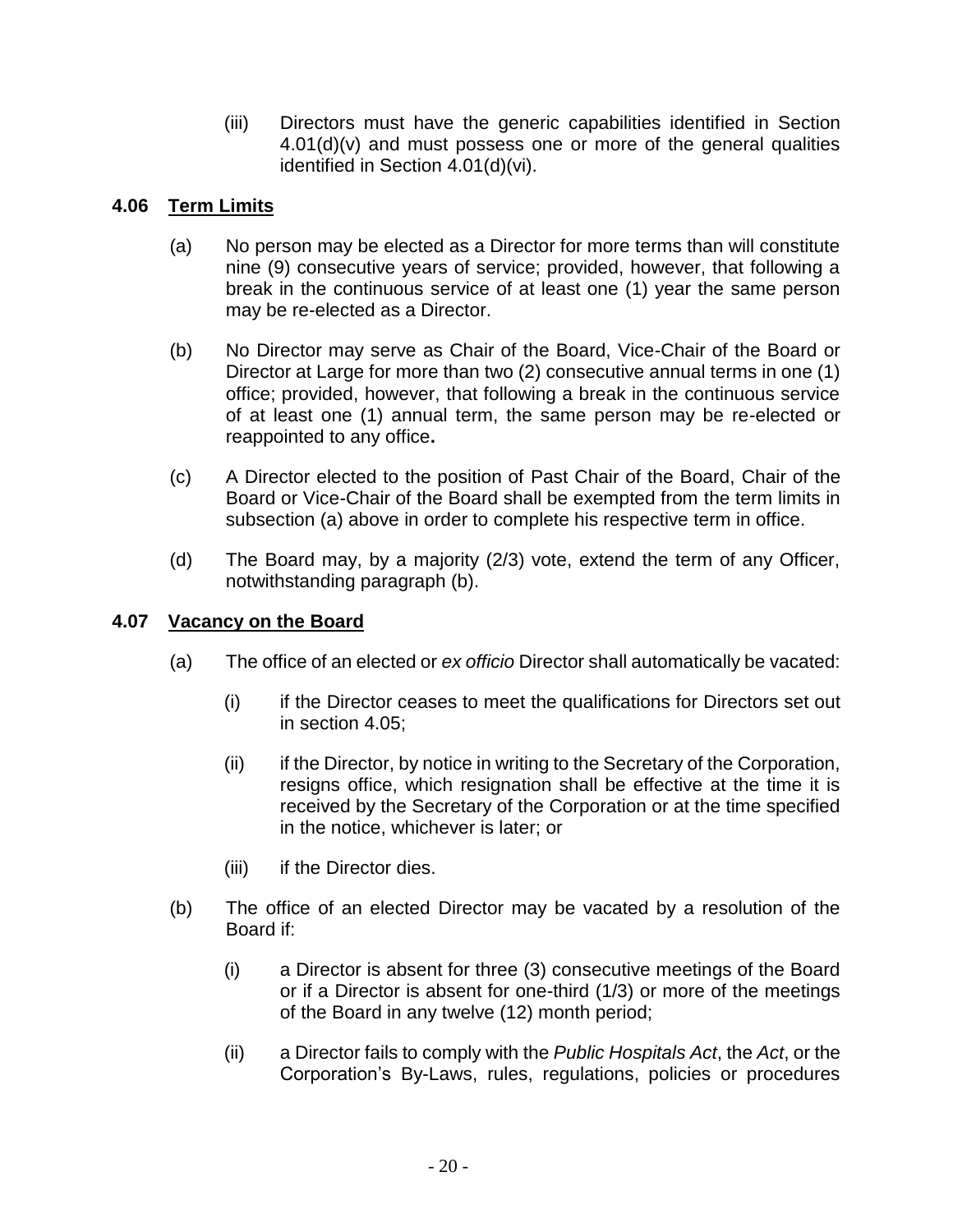including, without limitation, the confidentiality, Conflict of Interest and standard of care provisions contained in these By-Laws; or

- (iii) at a special meeting of the Board, a resolution is passed by at least two-thirds (2/3) of the votes cast by the Directors removing a Director before the expiration of the Director's term of office.
- (c) If a vacancy occurs at any time among the Directors of the Corporation either by a resignation, by death or by removal by the Directors in accordance this section, or by any other cause, such vacancy may be filled by the Board until the next annual meeting of the Corporation.

#### <span id="page-20-0"></span>**4.08 Conflict of Interest**

- (a) Every Director who, either directly or through one of his Associates, has or thinks he may potentially have a Conflict of Interest with respect to a proposed or current contract, transaction, matter or decision of either Corporation shall disclose the nature and extent of the Conflict of Interest at a meeting of the Board.
- (b) The declaration of Conflict of Interest shall be disclosed at the meeting of the Board at which the contract, transaction, matter or decision is first raised. If the Director, or his Associates, becomes interested in a contract, transaction, matter or decision after the Board meeting at which it is first raised, the Director shall make a declaration at the next Board meeting following the Director's perception or apprehension of a Conflict of Interest.
- (c) All such declarations of interest (including the specific nature thereof) shall be recorded in the minutes of the meeting and in the minutes of every meeting at which the matter that is the subject of the declaration is addressed (either discussed or voted on). The Secretary of the Corporation shall maintain a list of all ongoing matters that are the subject of a Conflict of Interest declaration, together with the identity of the conflicted Director(s). Such list shall be referred to by the Secretary (or designate) when preparing Board or Committee packages, and any materials relating to a matter that is the subject of a Conflict of Interest declaration shall be omitted from the Board or Committee package of any conflicted Director.
- (d) After making such a declaration, no interested Director shall vote or be present at the vote or during the discussions, or otherwise attempt to influence the voting, on a contract, transaction, matter or decision, nor shall the Director be counted in any required quorum with respect to the vote. The abstention of the conflicted Director from discussion and voting shall also be recorded in the minutes of each relevant meeting. The conflicted Director is not restricted from answering questions about or explaining his involvement in the matter that is the subject of the declaration.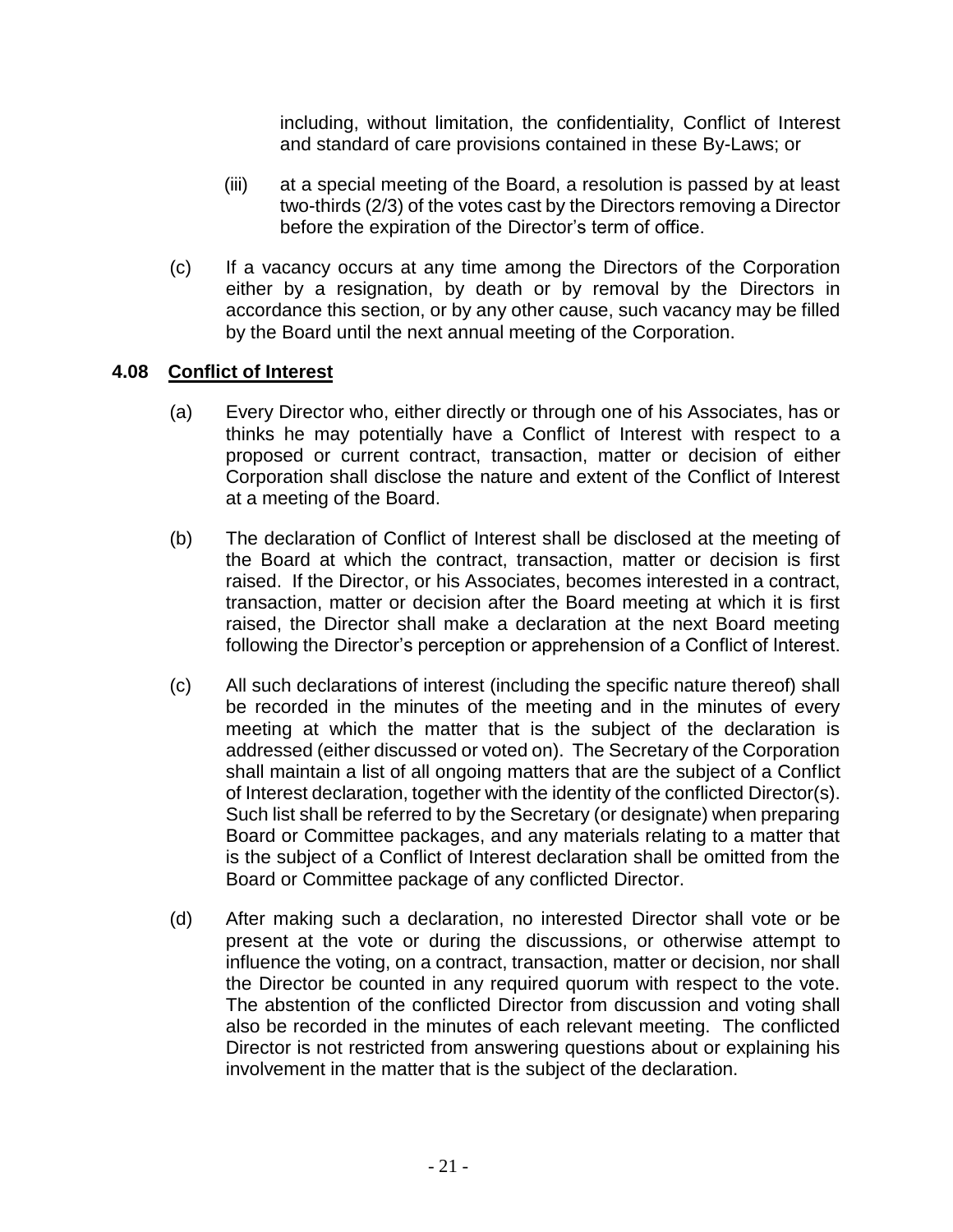- (e) If a Director has made a declaration of Conflict of Interest in compliance with this By-Law, the Director is not accountable to the Corporation for any profits he may realize from the contract, transaction, matter or decision.
- (f) If the Director fails to make a Declaration of his Conflict of Interest in a contract, transaction, matter or decision, as required by this By-Law, this failure may be considered grounds for termination of his position as a Director.
- (g) The failure of any Director to comply with the Conflict of Interest provisions of this By-Law does not, in or of itself, invalidate any contract, transaction, matter or decision undertaken by the Board.
- (h) If a Director believes that any other Director is in a Conflict of Interest position with respect to any contract, transaction, matter or decision, the Director shall have his concern recorded in the minutes, and the Director with the alleged Conflict of Interest shall have the right to address the Board with respect to the allegation. Thereafter, at the request of the Director who recorded the initial concern, the Board, after the Director alleged to have a Conflict of Interest has absented himself from the room, shall vote on whether the Director alleged to have a Conflict of Interest is, in the opinion of the Board, in a Conflict of Interest. If the Board finds the person in a Conflict of Interest, that interested Director shall absent himself during any subsequent discussion or voting process relating to or pertaining to the conflict. The question of whether a Director has a Conflict of Interest shall be determined by a simple majority of the Board and shall be final.
- (i) If the Board finds that the person is not in a Conflict of Interest, the Board will then vote on the contract, transaction, matter or decision and the votes of each Director shall be recorded.
- (j) Every declaration of a Conflict of Interest and the general nature thereof shall be recorded in the minutes by the Board.
- (k) Where the number of Directors who, by reason of the provisions of this section, are prohibited from participating in a meeting is such that at that meeting the remaining Directors are not of sufficient number to constitute a quorum, then, notwithstanding any other provision in this By-Law, the remaining number of Directors shall be deemed to constitute a quorum, provided such number is not less than three (3).
- (l) Where, in the circumstances mentioned in the preceding paragraph, the remaining number of Directors who are not prohibited from participating in the meeting is less than three (3), the Chair of the Board may apply to the Superior Court of Justice on an *ex parte* basis for an order authorizing the Board to give consideration to, discuss and vote on the matter out of which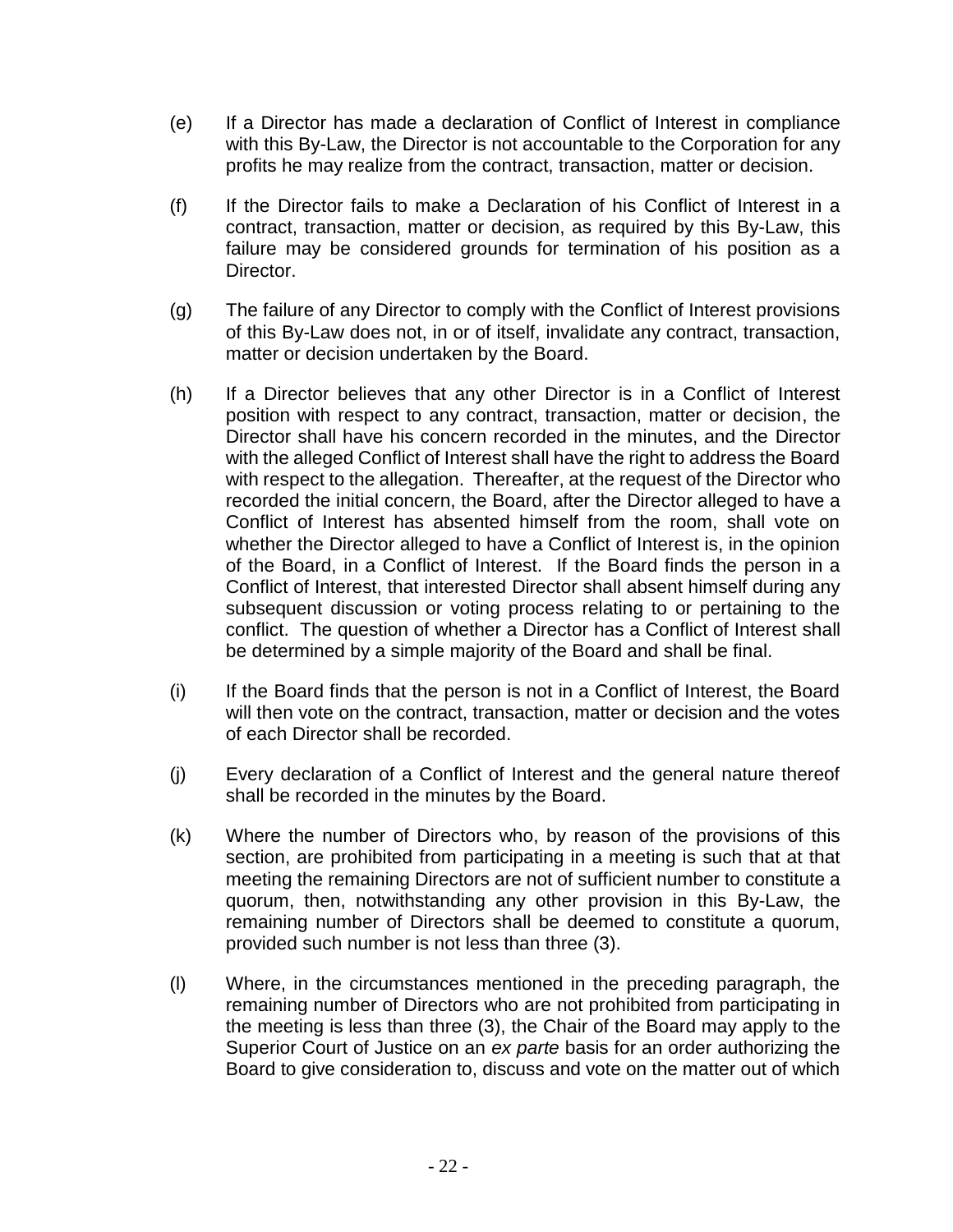the interest arises, or such other relief as the Court may consider appropriate.

# <span id="page-22-0"></span>**4.09 Confidentiality**

- (a) Every Director, Officer, Professional Staff member, employee of the Corporation and every member of a Committee shall respect the confidentially of matters brought before the Board or any such Committee or coming to his attention in the course of his duties, keeping in mind that unauthorized statements may adversely affect the interests of the Corporations.
- (b) All materials and information distributed to the Board at or in advance of a Board meeting shall be deemed confidential unless:
	- (i) otherwise expressly indicated on the material or information; or
	- (ii) the Board determines otherwise.
- (c) No statements respecting such matters shall be made to the public or the press by any such Director, Officer, Professional Staff member, Committee member, or employee except as authorized by the Board.
- (d) Persons permitted to attend any meeting of the Board or any meeting of a Committee as a guest or observer shall be advised that they are required to respect the confidentiality of all matters coming to their attention during any such meeting and shall undertake accordingly.

#### <span id="page-22-1"></span>**4.10 Responsibilities of the Board**

The Board shall govern and supervise the management of the affairs of the Corporations, and in so doing shall:

- (a) develop and review on a regular basis the mission, objectives and strategic plan of the Hospitals in relation to the provision, within available resources, of appropriate programs and services in order to meet the needs of the community;
- (b) work collaboratively with other community agencies and institutions in meeting the needs of the community;
- (c) establish procedures for monitoring compliance with the requirements of the *Public Hospitals Act*, the By-Laws and policies of the Hospitals, and other applicable legislation;
- (d) establish specific policies which will provide the general framework within which Committees, administration, the Professional Staffs, and the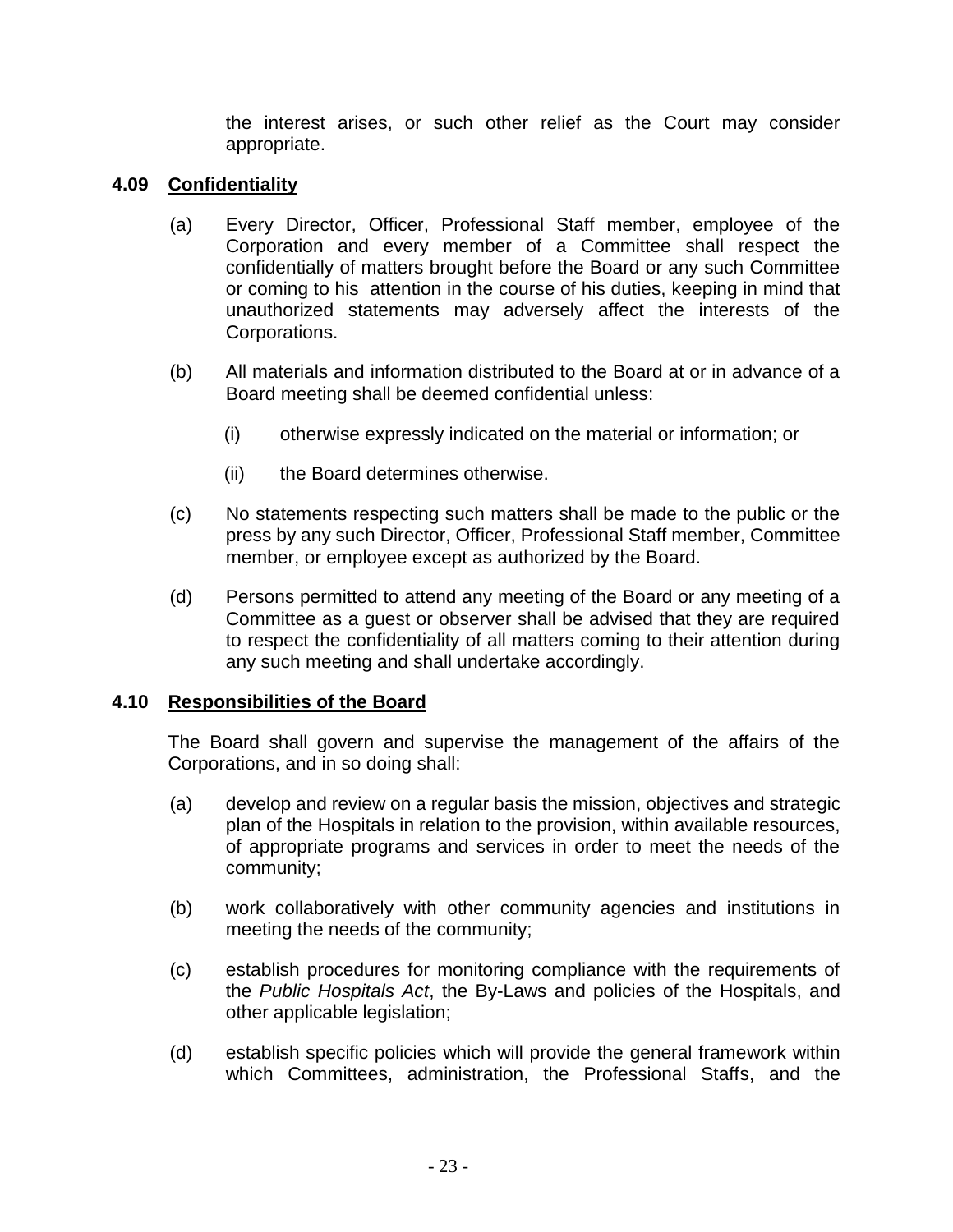Hospitals' staff will establish policies and procedures for the management of the day-to-day processes within the Hospitals;

- (e) appoint the Chief Executive Officer, ensure the ongoing evaluation of the Chief Executive Officer, and provide for Chief Executive Officer succession;
- (f) delegate responsibility and concomitant authority to the Chief Executive Officer for the management and operation of the Hospitals and require accountability to the Board;
- (g) appoint the Chief of Staff and Deputy Chief of Staff of the Hospitals in accordance with the provisions of this By-Law, ensure the ongoing evaluation of the Chief of Staff and Deputy Chief of Staff, and provide for Chief of Staff and Deputy Chief of Staff succession;
- (h) delegate responsibility and concomitant authority to the Chief of Staff and Deputy Chief of Staff for the supervision of the practice of medicine and dentistry in the respective Hospitals and require accountability to the Board;
- (i) appoint and re-appoint Physicians and Dentists to the Professional Staffs and delineate the respective privileges after considering the recommendations of the Medical Advisory Committee and conditions attached thereto, each Corporation's resources, and whether there is a need for their services in the respective community in accordance with legislative and By-Law requirements and taking into account the Hospitals' limited resources;
- (j) consider and, if deemed necessary or advisable, after consideration of the recommendations of the Medical Advisory Committee, effect the dismissal, suspension or restriction of privileges of any Professional Staff member in accordance with the By-Laws and/or Hospital policies;
- (k) through the Medical Advisory Committee, assess and monitor the acceptance by each member of the Medical and Dental Staff of his responsibility to the Patients and to the Hospitals concomitant with the privileges and duties of the appointment and with the By-Laws of the Hospitals;
- (l) ensure that staff and facilities are appropriate for the services provided;
- (m) ensure that quality assurance, risk management and utilization review methods are established for the regular evaluation of the quality of care, and that all Hospital services are regularly evaluated in relation to generally accepted standards and require accountability on a regular basis; and
- (n) make, from time to time, rules and regulations not inconsistent with the provisions of the Hospitals' Letters Patent or Incorporating Act (as the case may be), the By-Laws, the *Public Hospitals Act,* or any other relevant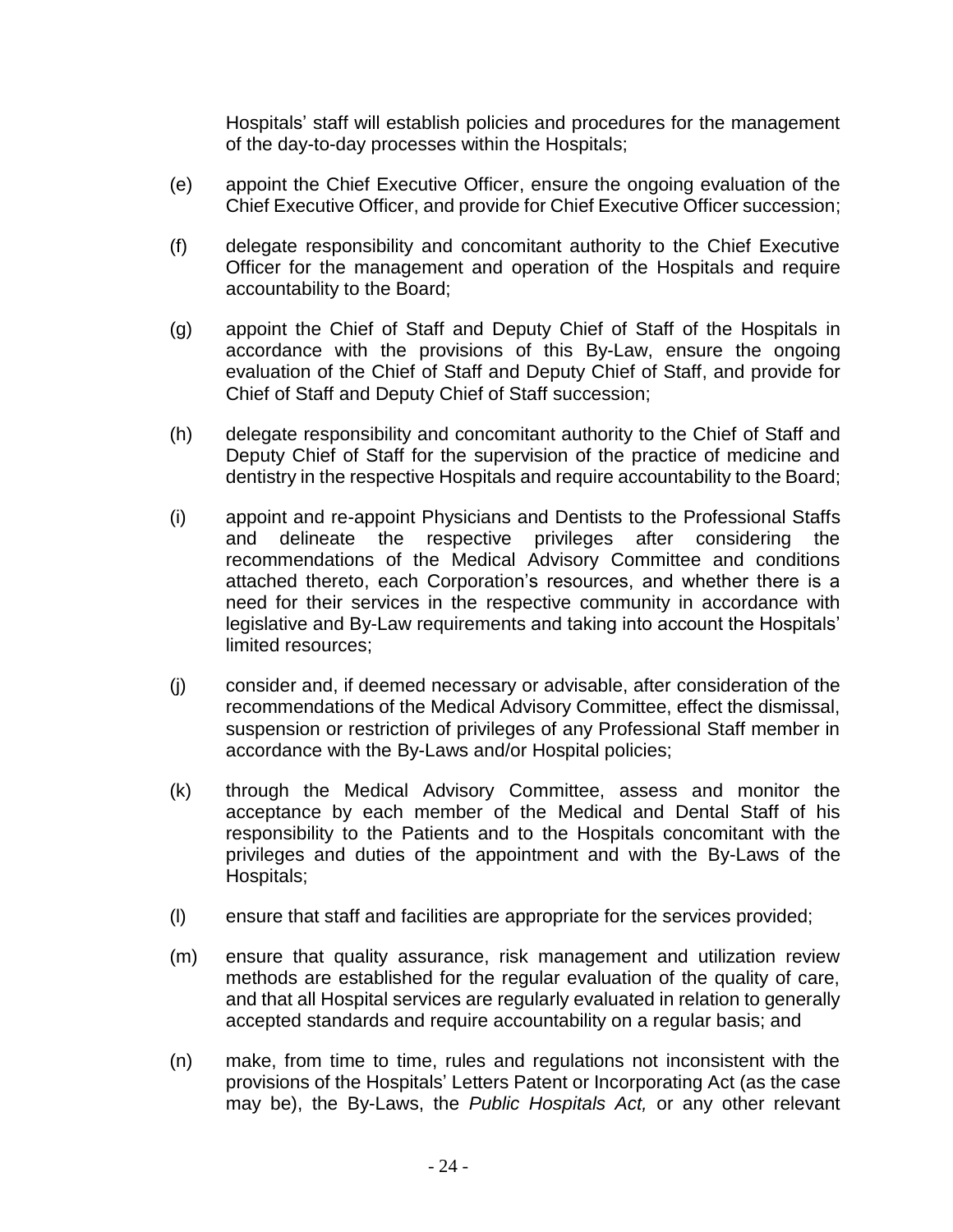legislation in respect of any matter considered necessary or advisable, including with respect to:

- (i) the participation of nurses who are managers and staff nurses in decision-making related to administrative, financial, operational and planning matters in the Hospitals, and
- (ii) the participation at the Committee level of staff nurses and nurses who are managers, including the election by staff nurses of representatives to Committees and the election or appointment to Committees of nurses who are managers;
- (o) examine and consider, at least annually, the report of the auditors of the Corporations, the financial statements respecting the Corporations and review and consider on a continuing basis the financial status of the Corporations at all times;
- (p) ensure that auditors for each Corporation are appointed by the Members of the respective Corporation annually and that such auditors are licensed under the *Public Accountancy Act*;
- (q) appoint, from time to time, such Committees as it deems necessary or advisable and terminate any such Committee(s) so appointed when, in the opinion of the Board, such is considered advisable;
- (r) receive and review the reports of the activities of the Committees and review and evaluate the reports and activities of the Chief Executive Officer and Chief of Staff;
- (s) approve procedures to encourage the donation of organs and tissues, including:
	- (i) procedures to identify potential donors; and
	- (ii) procedures to make potential donors and their families aware of the options of organ and tissue donation,

and ensure that such procedures are implemented in the Hospitals;

- (t) keep the Members of the Corporations and the communities served by the Corporations informed about the changing functions of the Hospitals, including any expansion or restriction of the services provided;
- (u) cause a joint Occupational Health and Safety Committee to be appointed and function as required by the *Occupational Health and Safety Act* and the *Public Hospitals Act*;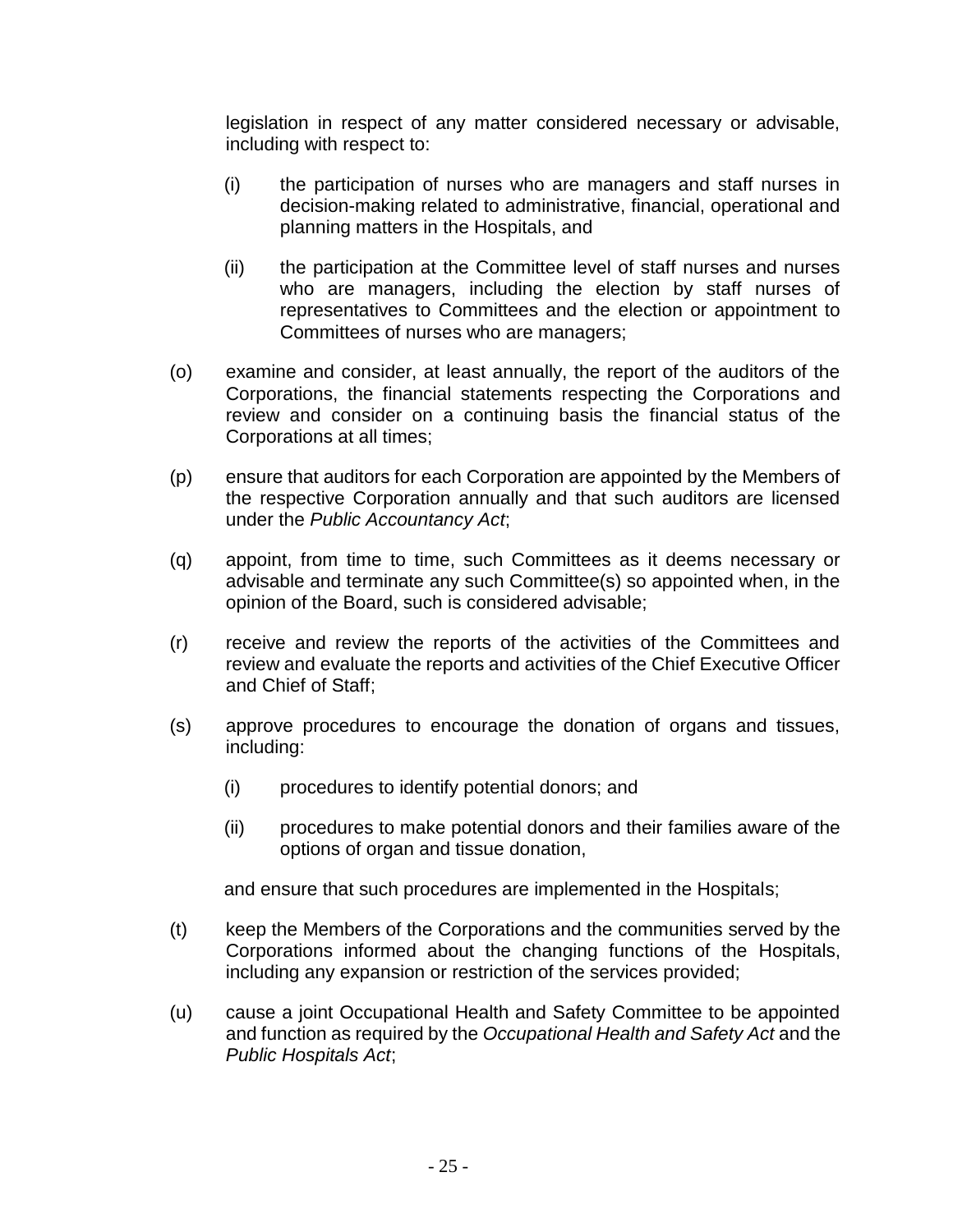- (v) ensure the establishment of a fiscal advisory committee in compliance with the *Public Hospitals Act*;
- (w) appoint annually a Joint Medical Advisory Committee in accordance with this By-Law;
- (x) assume responsibility for the identification of the principal risks of the Corporations' business and ensure the implementation of appropriate systems to manage those risks;
- (y) assume responsibility for succession planning, including appointing, training and monitoring senior management through the Chief Executive Officer and Professional Staffs through the Chief of Staff and Deputy Chief of Staff;
- (z) assume responsibility for the establishment of a communication policy for the Corporations;
- (aa) assume responsibility for the integrity of the Corporations' internal control and management information systems;
- (bb) establish a joint conference committee to support communications between administration, the Board and the Professional Staffs; and
- (cc) ensure that the Chief Executive Officer, Professional Staffs, and such other members of the Hospitals' staff as the Board sees fit develop plans to deal with:
	- (i) emergency situations that could place a greater than normal demand on the services provided by each Hospital or disrupt the normal Hospital routine; and
	- (ii) the failure to provide services by persons who ordinarily provide services in the Hospitals.

#### <span id="page-25-0"></span>**4.11 Responsibilities of Individual Directors**

In contributing to the achievement of the responsibilities of the Board as a whole, each Director shall:

- (a) adhere to the MHA's vision, mission and core values;
- (b) work positively, co-operatively and respectfully as a member of the team with other Directors and with each Corporation's management and staff;
- (c) respect and abide by Board decisions;
- (d) serve, where requested, on Committees;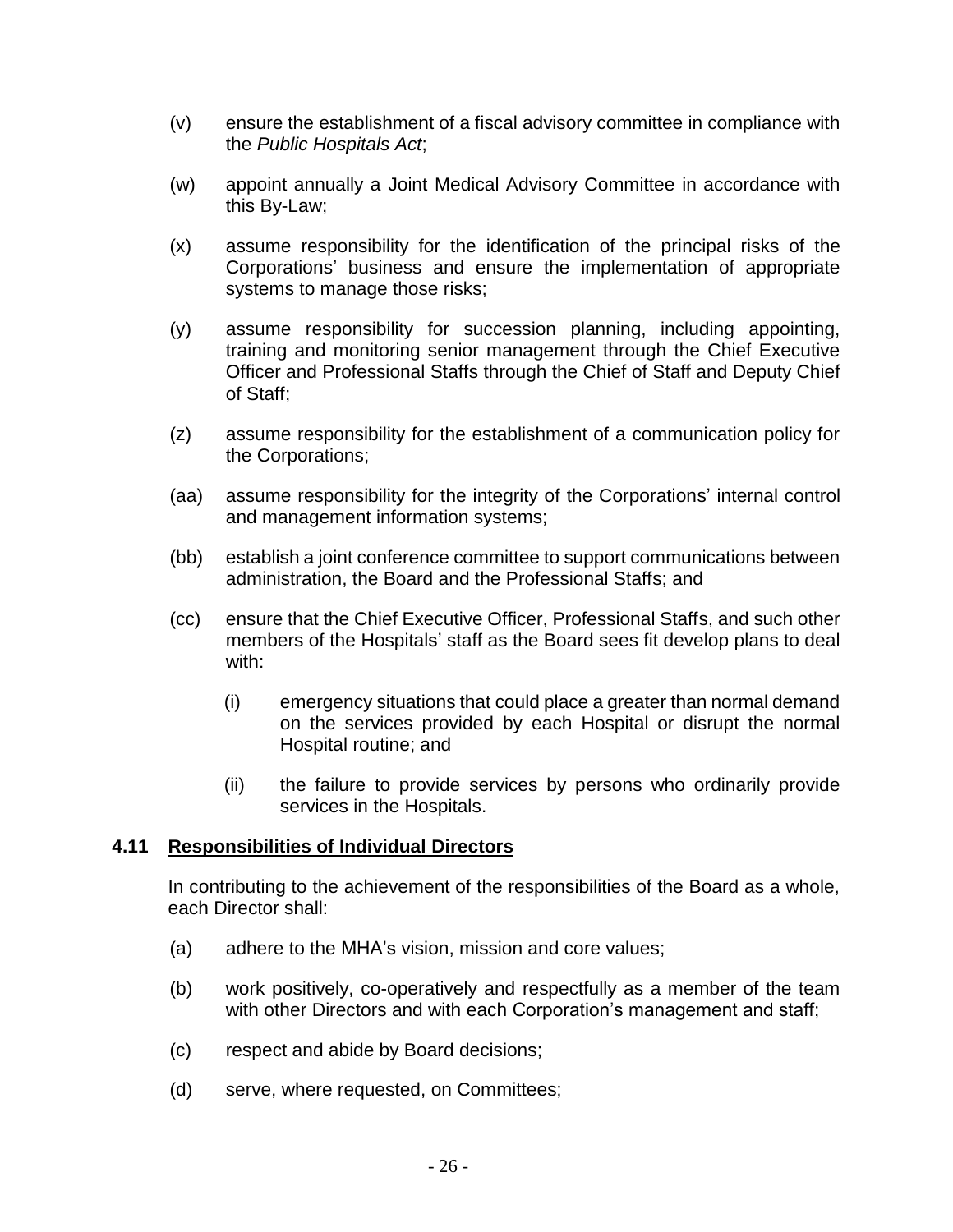- (e) regularly attend Board and Committee meetings;
- (f) complete the necessary background preparation in order to participate effectively in meetings of the Board and its Committees;
- (g) keep informed about:
	- (i) matters relating to the Corporations;
	- (ii) the health needs of the communities served;
	- (iii) other health care services provided in the region; and
	- (iv) health protection and promotion programs;
- (h) participate in initial orientation as a new Director and in on-going Board education;
- (i) participate in an annual evaluation of overall Board effectiveness;
- (j) abide by the Conflict of Interest and confidentiality provisions contained in this By-Law; and
- (k) represent the Board, when requested.

#### <span id="page-26-0"></span>**4.12 Fiduciary Duty and Standards of Care**

- (a) Every Director and Officer of the Corporations, in exercising his powers and discharging his duties, shall:
	- (i) fulfill his fiduciary duty, that is, act honestly and in good faith with a view to the best interests of each Corporation; and
	- (ii) meet the legally required standard of care, that is, exercise the care, diligence and skill that a reasonably prudent person would exercise in comparable circumstances.
- (b) In the event the Board identifies a conflict between the best interests of FCHS and the best interests of SMGH, the Directors shall act in the best interests of the Alliance, which shall supersede and be paramount to the best interests of either Hospital.

# <span id="page-26-1"></span>**4.13 No Remuneration**

The Directors of the Corporation shall serve as such without remuneration, and no Director shall directly or indirectly receive any profit from his position as such, provided that a Director may be paid reasonable expenses incurred by him in the performance of his duties as a Director.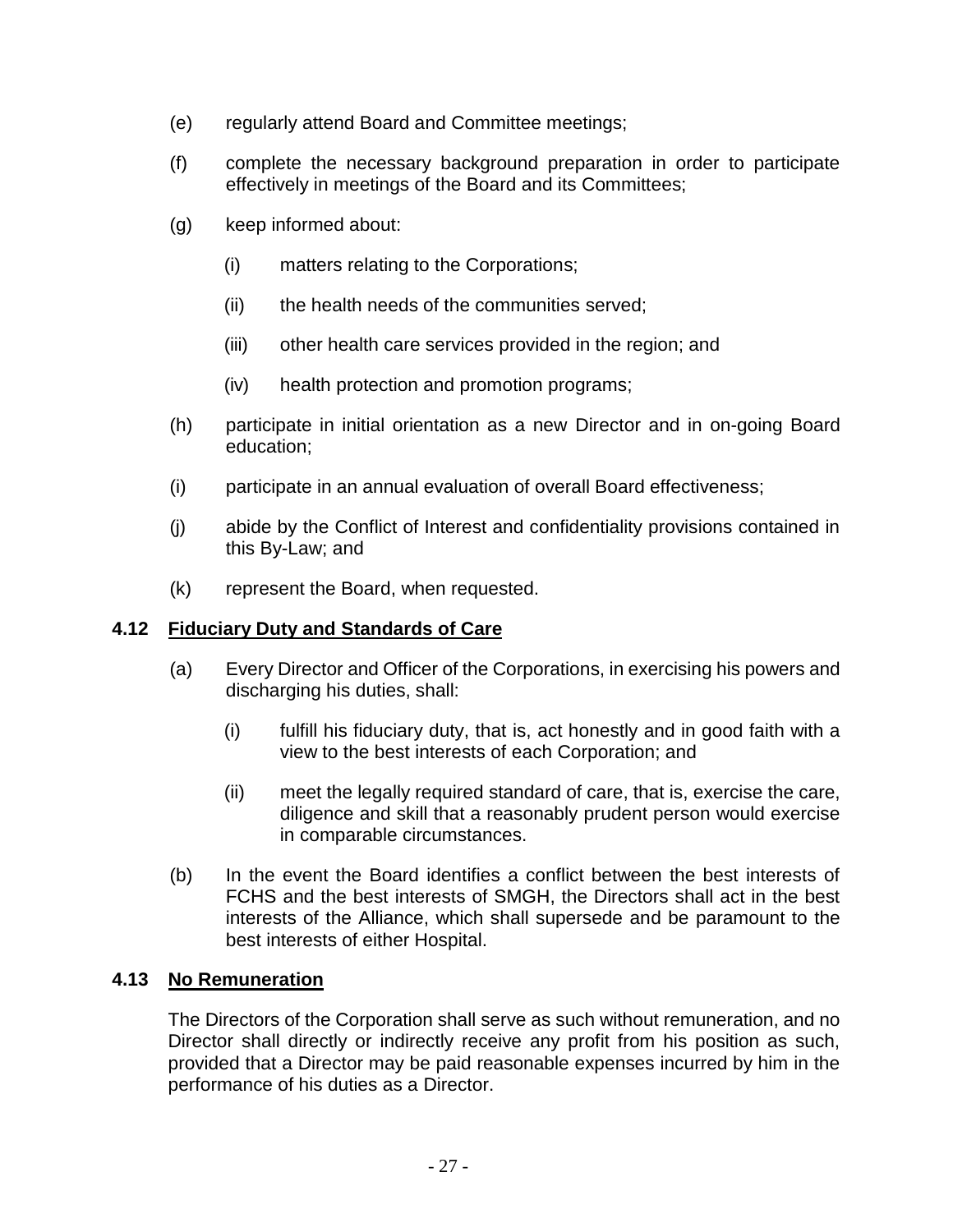# <span id="page-27-0"></span>**4.14 Protection and Indemnification**

- (a) Except as otherwise provided in the *Act*, no Director, Officer or member of any Committee appointed or authorized by the Board shall be liable to the Corporation or to the Members for the acts, receipts, neglect or default of any other Director, Officer, employee or Committee member, or for joining in any receipt or other act for conformity, or for any loss, damage or expense suffered or incurred by the Corporation through the insufficiency or deficiency of title to any property acquired by order of the Board for or on behalf of the Corporation or for the insufficiency or deficiency of any security or upon which any of the monies of the Corporation shall be invested, or for any loss or damage arising from the bankruptcy, insolvency or tortious act of any person with whom any of the monies, securities or effects of the Corporation shall be deposited, or for any loss occasioned by any error of judgment or oversight on his part, or for any other loss, damage or misfortune whatever that shall occur in the execution of the duties of his office or in relation thereto unless the same is occasioned by his own wilful neglect or default or by his dishonest, fraudulent or criminal act.
- (b) Subject to section [4.12,](#page-26-0) every Director or Officer of the Hospital and every member of a Committee, and his heirs, executors and administrators, and estate and effects, respectively, shall from time to time and at all times be indemnified and saved harmless out of the funds of the Hospital, from and against:
	- (i) all costs, charges and expenses whatsoever which such Director, Officer or Committee member sustains or incurs in or about any action, suit or proceeding which is brought, commenced or prosecuted against him for or in respect of any act, deed, matter of thing whatsoever, made, done or permitted by him in or about the execution of the duties of his office; and
	- (ii) all other costs, charges and expenses that he sustains or incurs in or about or in relation to the affairs thereof, except such costs, charges or expenses as are occasioned by his own willful neglect or default or by his dishonest, fraudulent or criminal act.
- (c) The Board will cause to be purchased such insurance as it considers advisable and necessary to ensure that Directors, Officers, and members of said Committees will be indemnified and saved harmless in accordance with this By-Law. The premiums for such insurance coverage shall be paid from the funds of the Corporation.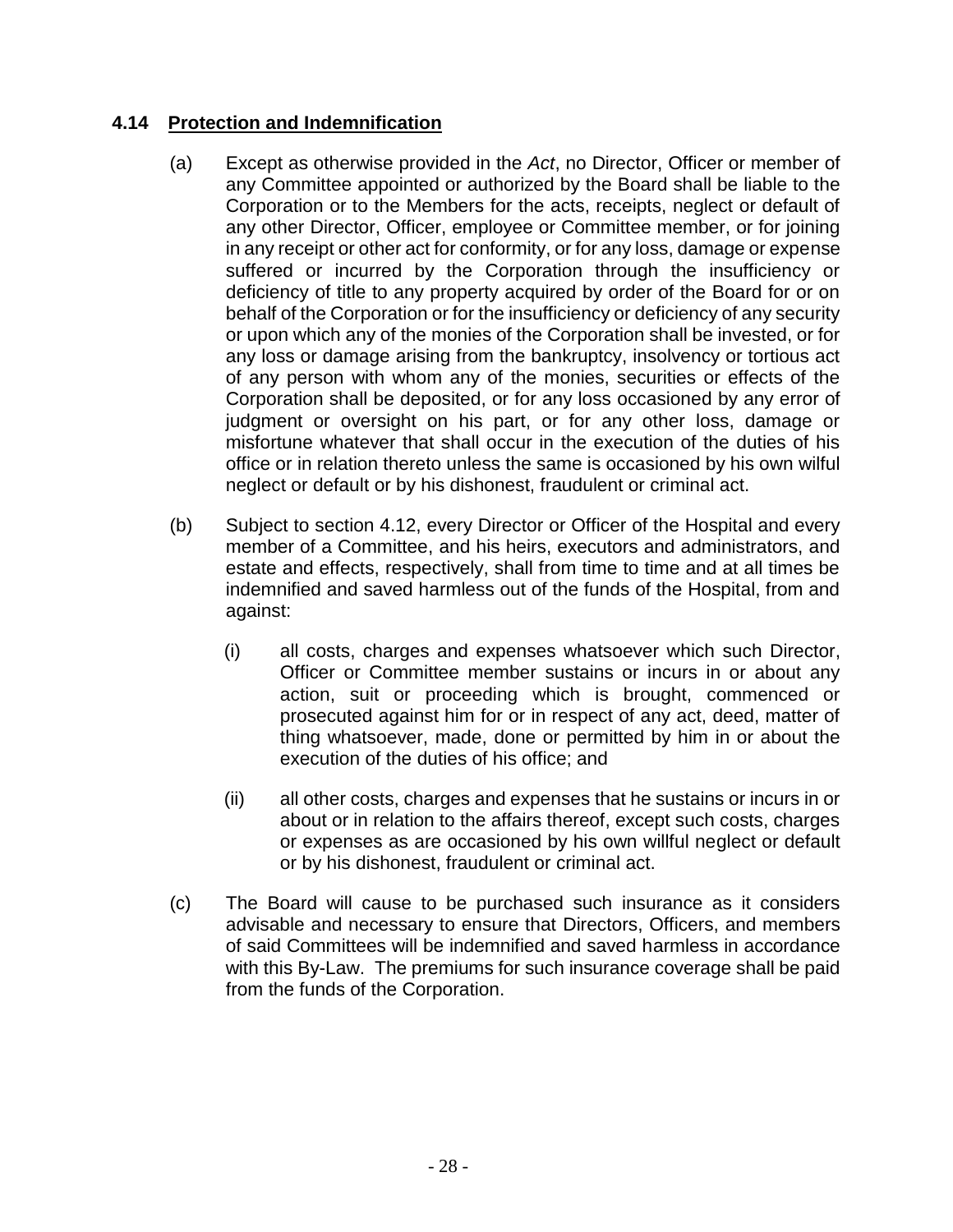# <span id="page-28-0"></span>**ARTICLE 5. BOARD MEETINGS**

#### <span id="page-28-1"></span>**5.01 Regular Meetings of the Board**

- (a) The Board shall meet at such time, place and day as the Board may from time to time determine.
- (b) There shall be at least eight (8) regular meetings per year.
- (c) A meeting of the Board may be held without notice, immediately following the annual meeting of the Corporation.
- (d) The Secretary of the Board shall give at least five (5) days' notice of regular meetings.

#### <span id="page-28-2"></span>**5.02 Special Meetings of the Board**

- (a) The Chair of the Board may call special meetings of the Board.
- (b) If three (3) Directors request in writing, the Secretary of the Board shall call a special meeting of the Board.
- (c) Notice of a special meeting of the Board may be given by telephone and shall be given at least twenty-four (24) hours in advance of the meeting, specifying the purpose of such special meeting.

#### <span id="page-28-3"></span>**5.03 Chair of Meetings of the Board**

The Chair of a meeting of the Board shall be:

- (a) the Chair of the Board;
- (b) the Vice-Chair of the Board if the Chair of the Board is absent; or
- (c) a Chair elected by the Directors present if the Chair of the Board and Vice-Chair of the Board are absent.

#### <span id="page-28-4"></span>**5.04 Guests and Observers**

Guests may attend meetings of the Board only upon:

- (a) invitation by the Chair of the meeting; or
- (b) resolution of the Board; or
- (c) invitation by the Chief Executive Officer to persons deemed appropriate by the Chief Executive Officer for the purposes of supporting or facilitating the Board meeting.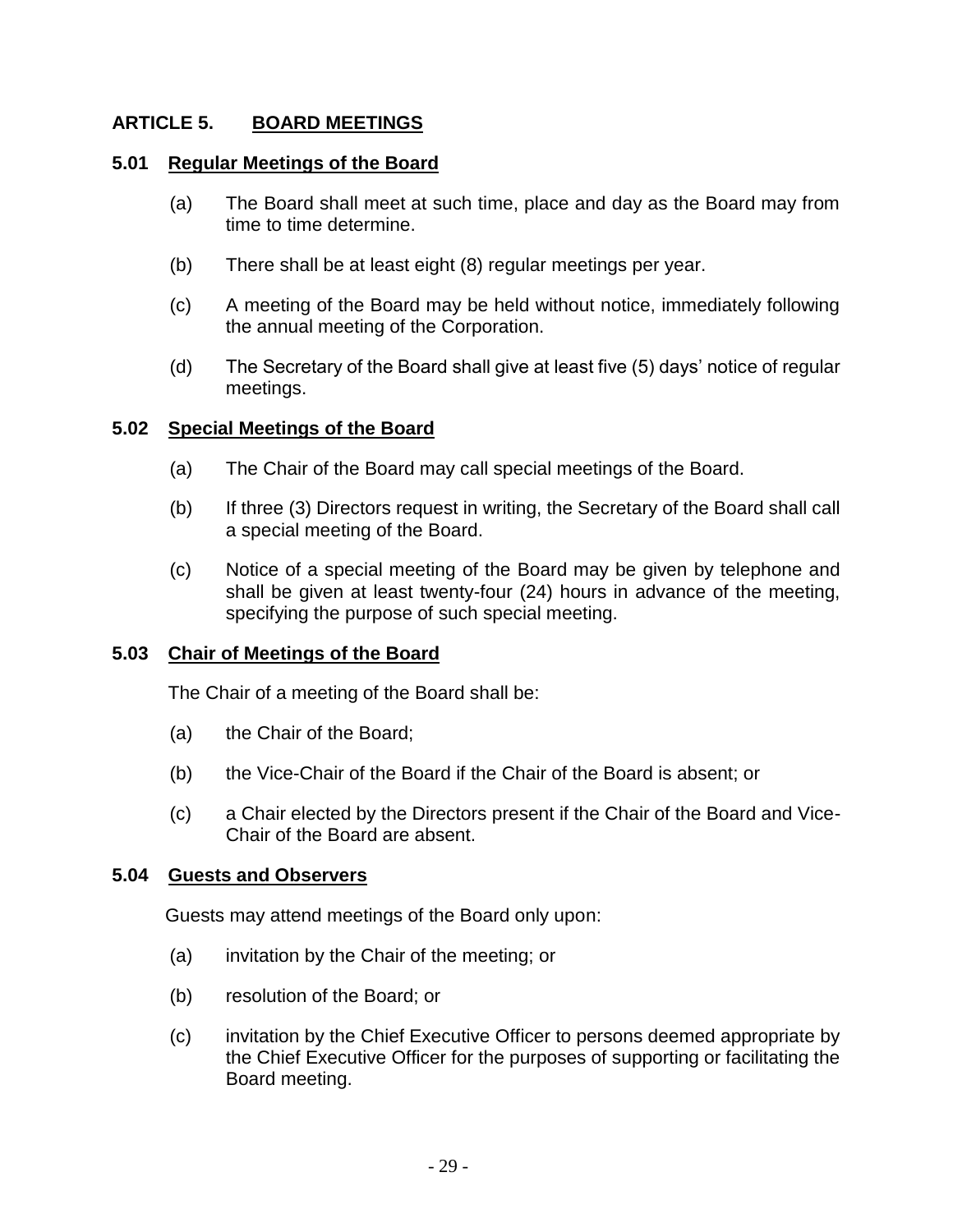# <span id="page-29-0"></span>**5.05 Quorum for Meetings of the Board**

A quorum for a Board meeting shall consist of a majority of the Board present in person or by telephonic or electronic means, and those present must include at least six (6) elected Directors.

### <span id="page-29-1"></span>**5.06 Procedures for Board Meetings**

- (a) If within one-half (1/2) hour after the time appointed for a meeting of the Board, a quorum is not present, the meeting shall stand adjourned until the same day in the following week at the same hour and place, or if such day shall be a holiday, on the next day following such date. The Secretary shall send notice of such adjourned meeting to each of the Directors at least forty-eight (48) hours prior to the meeting.
- (b) The statutory declaration of the Secretary or the Chair of the Board that notice has been given pursuant to the By-Laws shall be sufficient and conclusive evidence of the giving of such notice.
- (c) No error or omission in giving notice for a meeting of the Board shall invalidate such meeting or make void any proceedings taken or had at such meeting, and any Director may at any time waive notice of any such meeting and may ratify and approve any and all proceedings taken or had thereat.

# <span id="page-29-2"></span>**ARTICLE 6. OFFICERS OF THE BOARD**

#### <span id="page-29-3"></span>**6.01 Officers of the Board**

- (a) The Board shall elect the following Officers at a meeting immediately following the annual meeting:
	- (i) the Chair (where the office is vacant), to serve a two  $(2)$  year term;
	- (ii) the Vice-Chair;
	- (iii) the Past Chair;
	- (iv) the Secretary; and
	- (v) a Director at Large.
- (b) The Chief Executive Officer may be Secretary of the Board.
- (c) The Secretary shall be responsible for the duties set forth in the By-Laws. They are not necessarily required to perform such duties personally, but they may delegate to others the performance of any or all such duties.
- (d) No member of either Professional Staff shall be eligible for election or appointment as an Officer of the Corporation.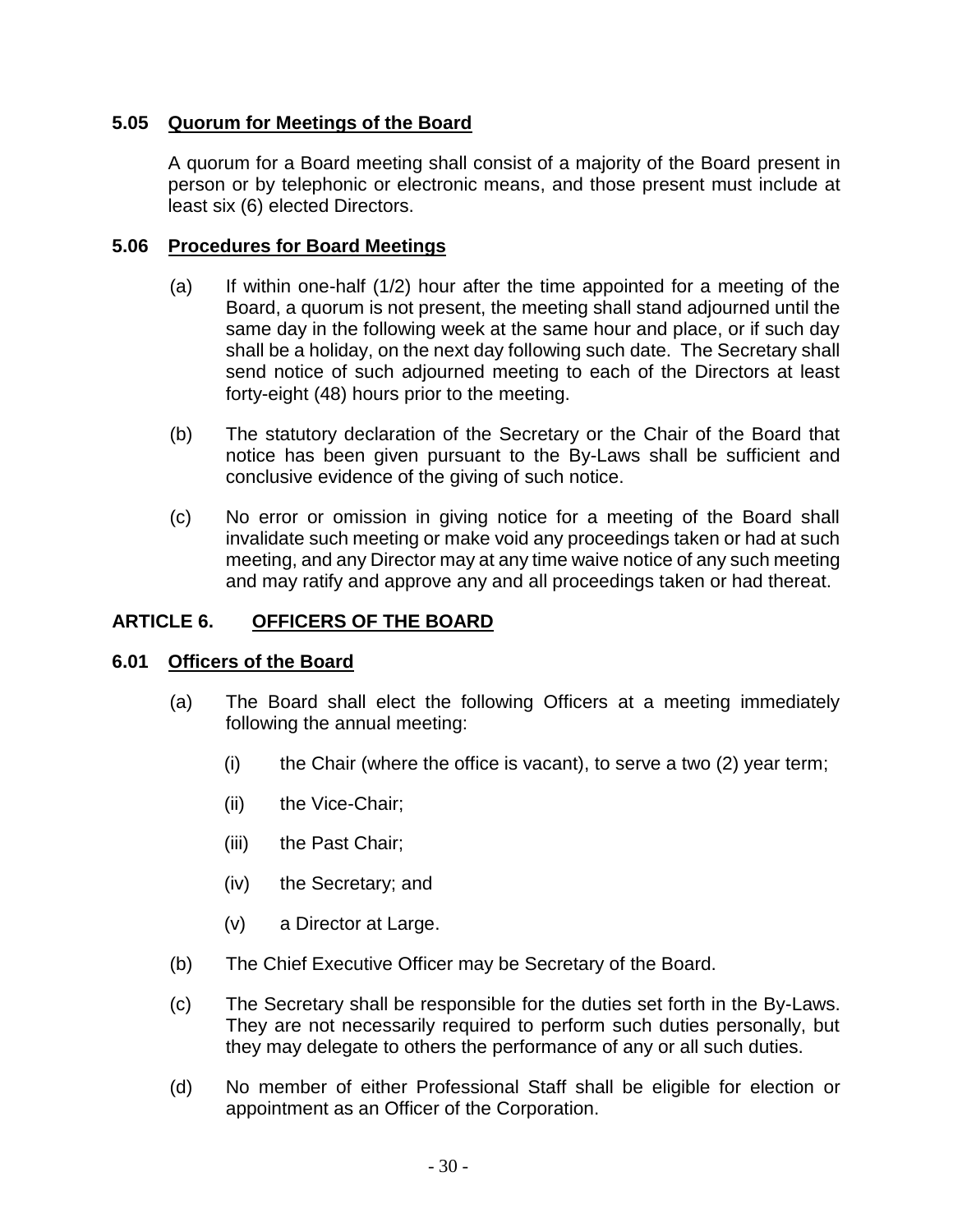(e) Any Officer of the Board shall cease to hold office upon resolution of the Board.

# <span id="page-30-0"></span>**6.02 Duties of the Chair**

The Chair of the Board shall:

- (a) preside at all meetings of the Board and of the Corporations;
- (b) be Chair of the Executive Committee;
- (c) be responsible for the naming of Directors to Committees not otherwise provided for in the By-Laws of the Corporation;
- (d) report to each annual meeting of Members of the Corporations concerning the operations of the Hospital and at such other times as the Chair of the Board may consider advisable or necessary;
- (e) be an *ex officio* member of all Committees;
- (f) represent the Hospital at public and official functions;
- (g) be a member of the Board of Directors of the SMGH and FCHS Foundations or appoint a delegate; and
- (h) perform such other duties as may from time to time be determined by the Board.

#### <span id="page-30-1"></span>**6.03 Duties of the Vice-Chair**

The Vice-Chair of the Board shall have all the powers and perform all the duties of Chair in the absence or disability of the Chair and any other duties assigned by the Chair or the Board from time to time.

#### <span id="page-30-2"></span>**6.04 Duties of the Chair of the Resources Committee**

The Chair of the Resources Committee shall:

- (a) be the custodian of the books of account and accounting records of the Corporations required to be kept by the provisions of the *Act*;
- (b) submit a financial report at each regular meeting of the Board indicating the financial position of the Hospitals at the close of the preceding month once removed;
- (c) submit an annual audited financial report to the Board and the Corporations of the financial operations of the Hospitals;
- (d) cause all the accounts of the Corporations to be audited;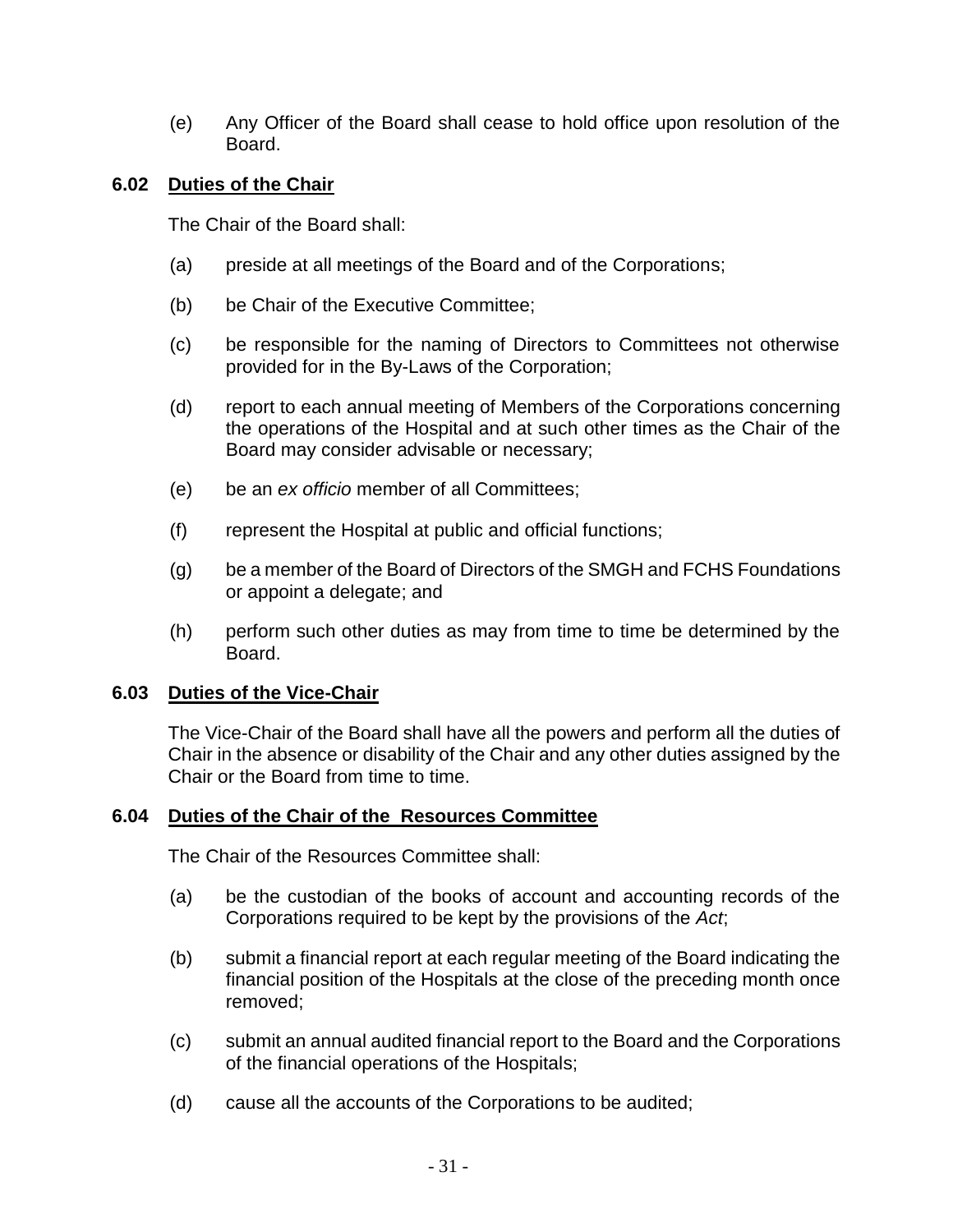- (e) submit quarterly certificates to the Board in respect of the previous quarter, which have been signed by the senior member of the Alliance administration responsible for business and finance, that all wages owing to employees and source deductions relating to the employees that the Corporations are required to deduct and remit to the proper authorities (including the *Income Tax Act,* Canada Pension Plan, the *Employment Insurance Act* and the *Employer Health Tax Act)* have been made and remitted to the proper authorities, and that all taxes collected pursuant to the *Excise Tax Act* (GST) and the *Retail Sales Tax Act* (Ontario) have been collected and remitted to the appropriate authorities; and
- (f) perform such other duties as may be established by resolution of the Board.

#### <span id="page-31-0"></span>**6.05 Duties of the Secretary**

The Secretary shall:

- (a) attend all meetings of the Corporations, the Board and Committees;
- (b) keep minutes of all Corporations, Board and Committee meetings and circulate the minutes as required;
- (c) attend to correspondence on behalf of the Board;
- (d) ensure all reports are prepared and filed as required by law or requested by the Board;
- (e) be the custodian of all minute books, documents and registers of the Corporations required to be kept by the provisions of the *Act* and all minutes, documents and records of the Board;
- (f) maintain copies of all testamentary documents and trust instruments by which benefits are conferred upon the Corporations and provide information respecting same to the Office of the Public Guardian and Trustee as required by the *Charities Accounting Act* (Ontario);
- (g) at least semi-annually provide an accounting to the Board with respect to all funds held in trust by the Corporations;
- (h) be the custodian of the seal of the Corporations;
- (i) give such notice as required by this By-Law or by law of all meetings of the Corporations, the Board and its Committees; and
- (j) perform such other duties as may from time to time be determined by the Board.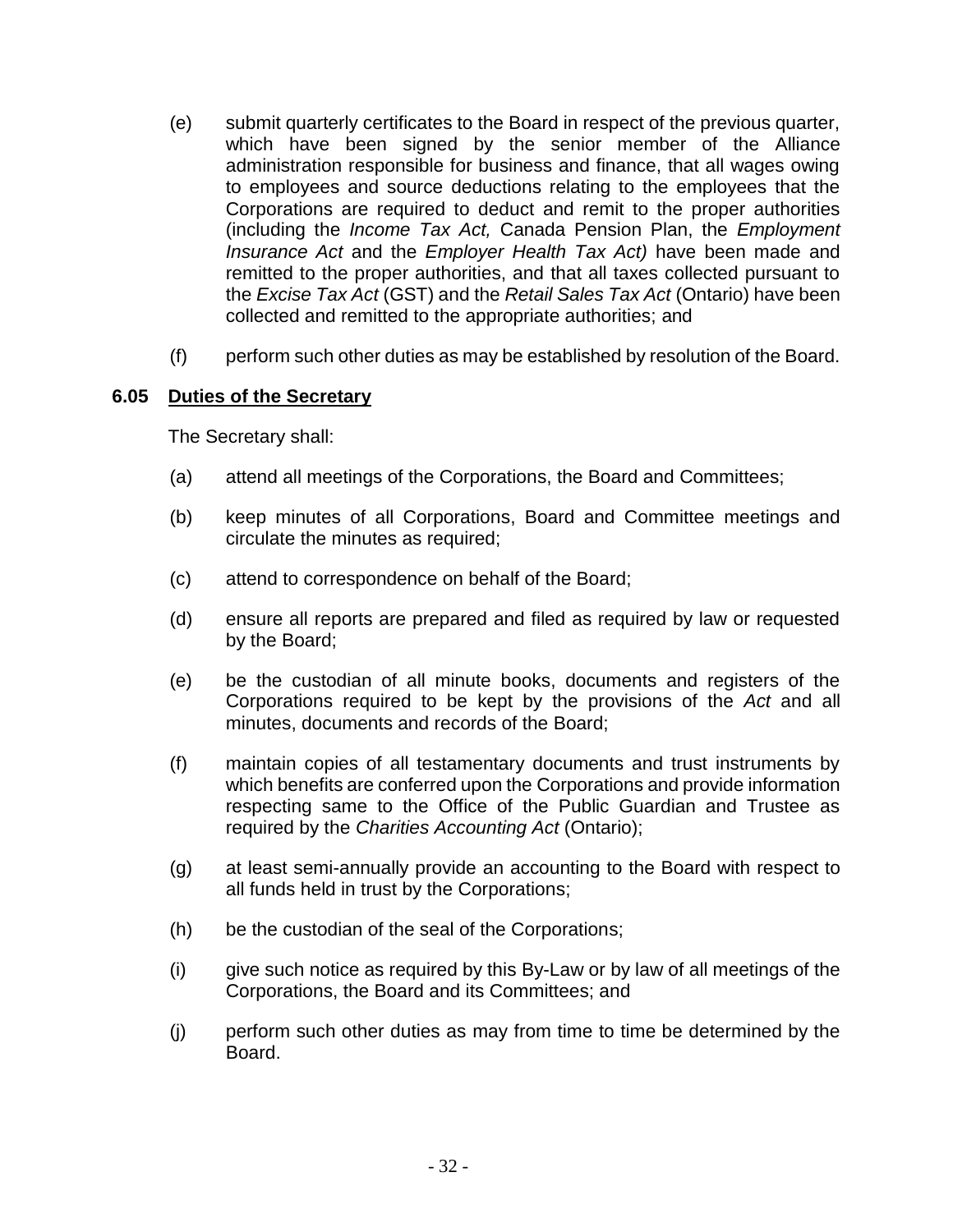# <span id="page-32-0"></span>**6.06 Chief Executive Officer**

- (a) The Chief Executive Officer shall be designated and appointed by the Board.
- (b) The duties of the Chief Executive Officer shall include:
	- (i) the exercise of the authority delegated to the Chief Executive Officer by the Board through Board policies for the organization and operation of the Hospital, and the Chief Executive Officer shall be accountable to the Board for the accomplishment of applicable Board policies and operation of the Hospital consonant with such Board policies;
	- (ii) the duties as set forth in the position description for the Alliance Chief Executive Officer, as amended by the Board from time to time; and
	- (iii) the performance of such other duties as may be determined from time to time by the Board.

# <span id="page-32-1"></span>**ARTICLE 7. COMMITTEES OF THE BOARD**

#### <span id="page-32-2"></span>**7.01 Committees of the Board**

- (a) At the first meeting of the Board following the annual meetings of the Corporations, the Board shall establish the following Standing Committees of the Board:
	- (i) Executive Committee;
	- (ii) Governance Committee;
	- (iii) Resources Committee;
	- (iv) Quality, Patient Safety and Risk Management Committee;
	- (v) Medical Advisory Committee;
	- (vi) such other committees as outlined in the Board Committee Policy.
- (b) The Board may at any time establish such other Committees as may be necessary to comply with the requirements of the *Public Hospitals Act*, as amended from time to time, or as the Board may from time to time deem necessary for the operation of the Corporation. The Board shall prescribe terms of reference for any such committee and may dissolve any such committee by resolution at any time.
- (c) The Board shall appoint the Chairs of the Committees of the Board.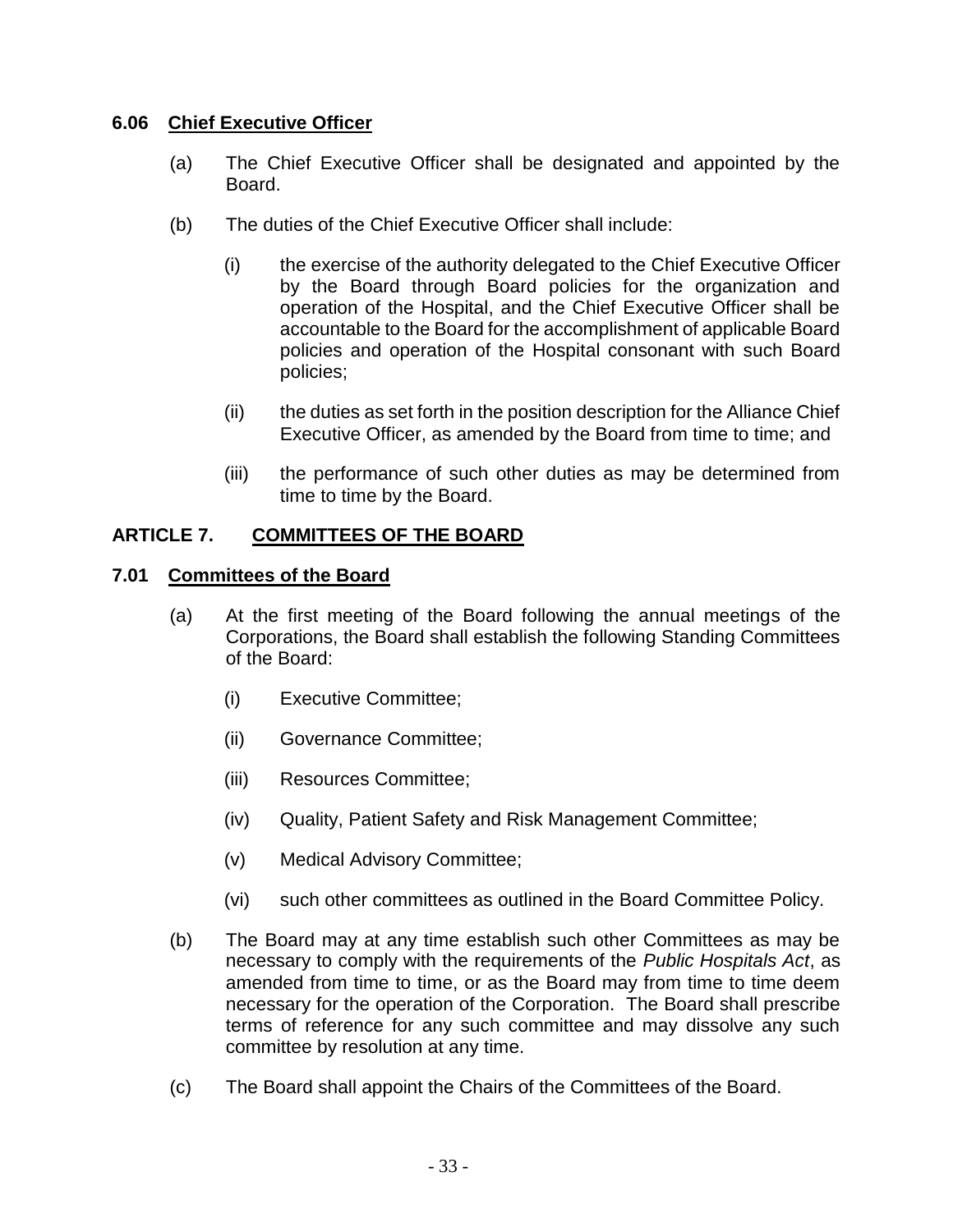- (d) Subject to the approval and consent of the Chair of any such Committee, Hospital staff, as required and designated by the Chief Executive Officer, may attend any meeting of any of the said Committees in a non-voting capacity.
- (e) The Board, upon notice from the Chair of the Committee, may at any time remove a member from a Committee if the member of the Committee knowingly fails to comply with the *Public Hospitals Act,* the *Corporations Act*, the Letters Patent, By-Laws or rules, regulations, policies and procedures of the Corporations, including without limitation, the confidentiality, conflict of interest and, if applicable, standards of care requirements.
- (f) Except for the Executive Committee, the Board may appoint Community Representatives to a Committee of the Board as contemplated in section [7.07.](#page-34-2)
- (g) The Conflict of Interest and confidentiality provisions and procedures outlined in this By-Law apply equally, with necessary changes in detail, to all members of Committees (including Community Representatives) and to all Committee meetings.

# <span id="page-33-0"></span>**7.02 Terms of Reference**

- (a) The terms of reference of the Executive Committee and the Local Advisory Committees are set out below.
- (b) The terms of reference of the Medical Advisory Committee are set out in the Medical Staff part of this By-Law.
- (c) The functions, duties, responsibilities, composition (including chair) and mandate of all other Committees shall be provided either in the Board Committee Policy to be prepared and reviewed by the Board from time to time or in the resolution of the Board by which such Committee is established.

#### <span id="page-33-1"></span>**7.03 Committee Recommendations**

Excluding decisions made by the Executive Committee in accordance with this By-Law, no decision of a Committee shall be binding on the Board until approved or ratified by the Board.

#### <span id="page-33-2"></span>**7.04 Procedures at Committee Meetings**

- (a) Committee meetings shall be held at the call of the Chair, the chair of the Committee or at the request of any two (2) members of the Committee.
- (b) Minutes shall be kept for all Committee meetings.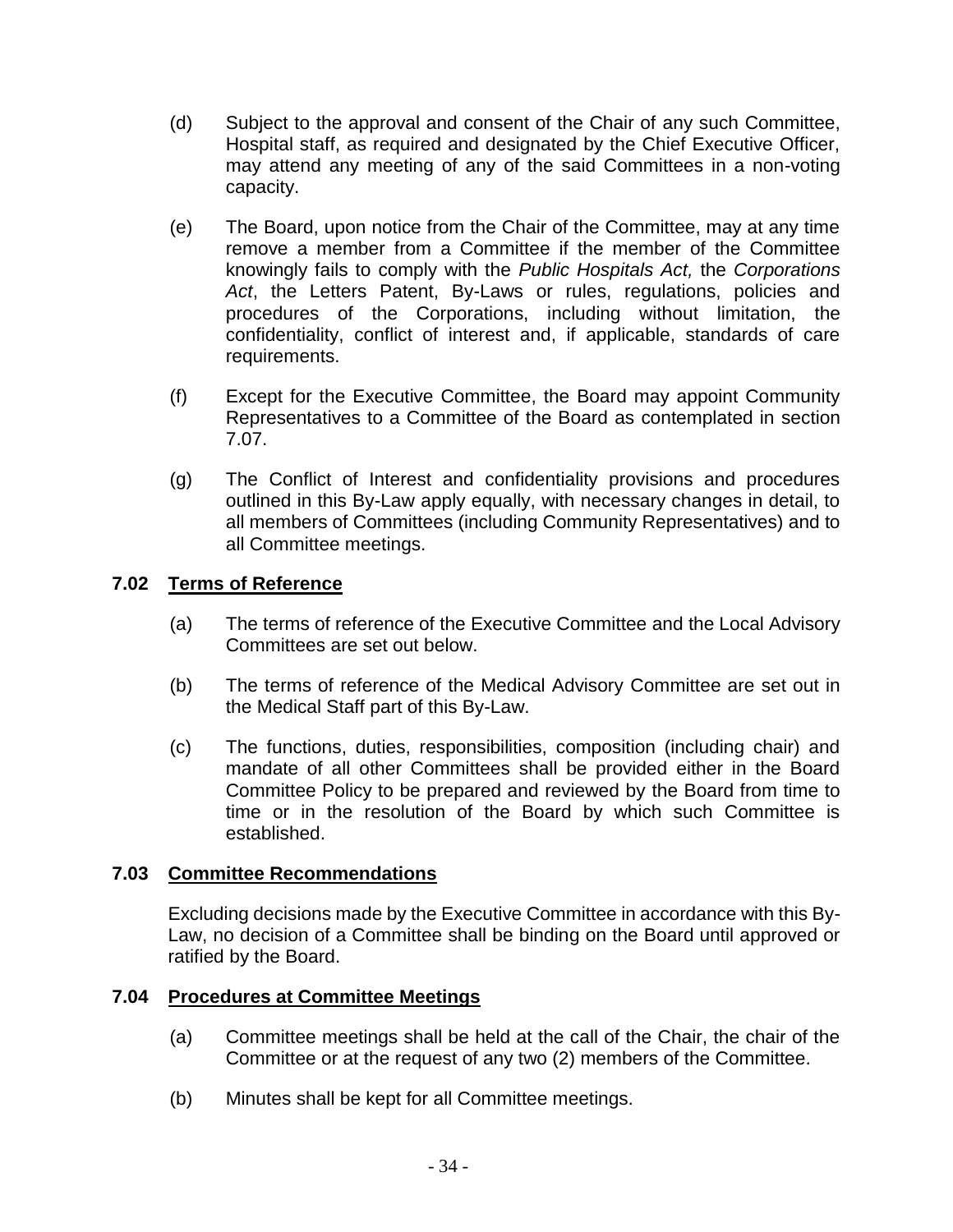- (c) Guests may attend Committee meetings at the invitation of the chair.
- (d) Other procedures at Committee meetings shall be determined by the chair of each Committee, unless established by the Board by resolution or in the Board Committee Policy.

#### <span id="page-34-0"></span>**7.05 Quorum for Committees**

Unless otherwise determined by the Board, a quorum for a Committee shall consist of a majority of the voting members of a Committee.

#### <span id="page-34-1"></span>**7.06 Executive Committee**

- (a) The Board shall establish an Executive Committee consisting of:
	- (i) the Chair of the Board;
	- (ii) the Vice-Chair of the Board;
	- (iii) the Past Chair of the Board;
	- (iv) the Chief of Staff and Deputy Chief of Staff of MHA;
	- (v) Director at Large; and
	- (vi) the Chief Executive Officer.
- (b) The Executive Committee shall:
	- (i) exercise the full powers of the Board in all matters of administrative urgency between regular meetings of the Board, reporting every action at the next meeting of the Board; and
	- (ii) study and advise or make recommendations to the Board on any matter as directed by the Board.

#### <span id="page-34-2"></span>**7.07 Community Representatives**

- (a) Any Community Representatives appointed under this section by the Board, on the recommendation of the Governance Committee, shall have full voting rights on said Committees but are not eligible to serve as the Chair of any such Committee to which they are so appointed.
- (b) Community Representatives appointed under this section shall serve for one (1) year terms, which shall not preclude their future candidacy for nomination to the Board.
- (c) Participation by a Community Representatives is conditional on that individual signing an acknowledgement that: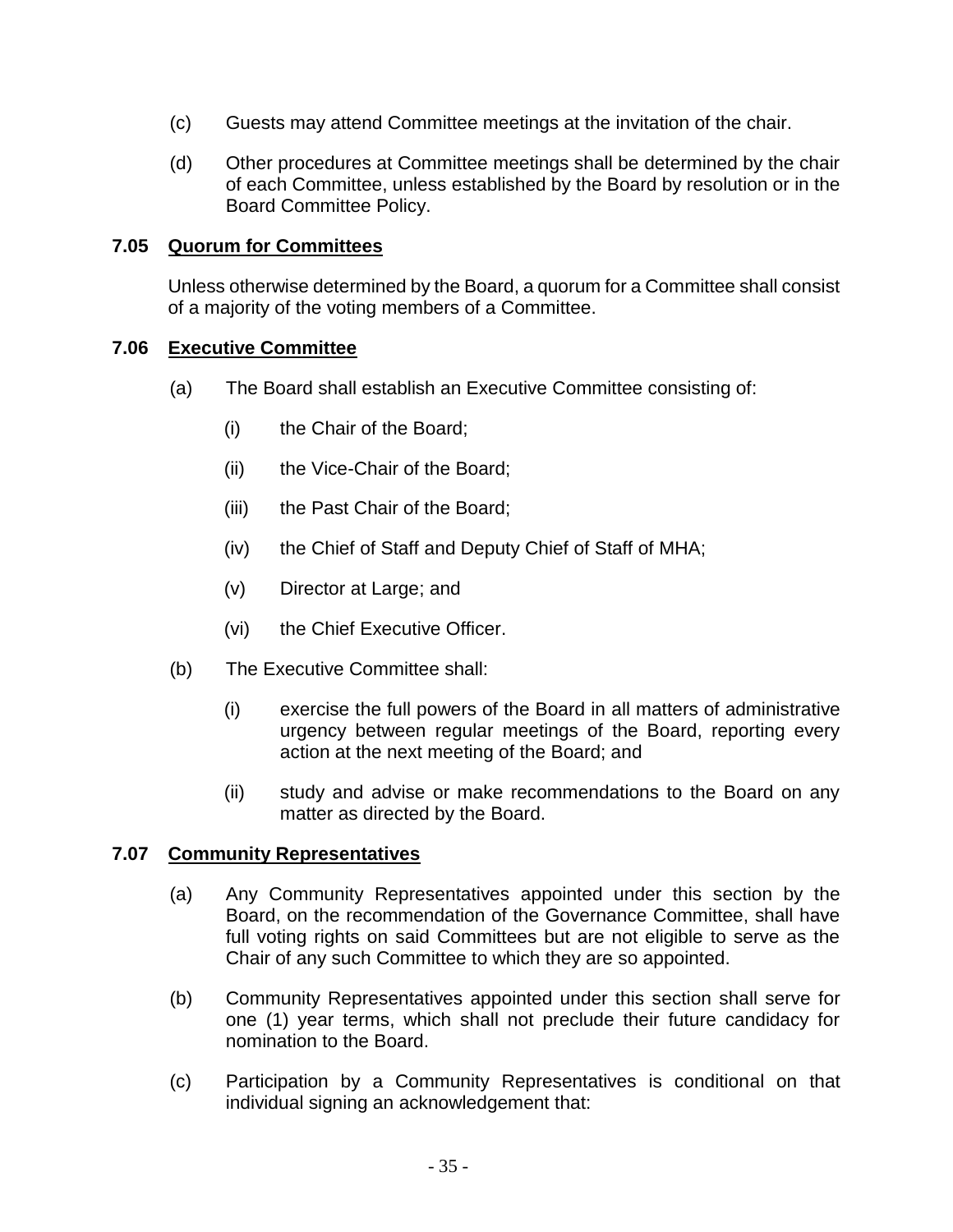- (i) he is a fiduciary of the Hospitals and must place the best interests of the Hospitals above his own best interests; and
- (ii) he has read and understood the Conflict of Interest and confidentiality requirements of this By-Law, which apply to all Committee members.

# <span id="page-35-0"></span>**7.08 Local Advisory Committees**

- (a) Each Hospital may create and maintain a Local Advisory Committee. The Local Advisory Committee shall provide input and education to the shared board on issues of importance to the community served by the Hospital including:
	- (i) providing advice and consultation in the development of the Alliance's mission, vision and values;
	- (ii) providing advice and consultation in the development of the Alliance's strategic plan, and attending at the annual strategic planning retreat with the Board;
	- (iii) providing advice and consultation on any Board decision to add or eliminate services and programs at the local Hospital facility;
	- (iv) providing advice and consultation on local community health and wellness issues;
	- (v) providing advice and consultation on strategies for recruiting and retaining Professional Staff resources in the local community;
	- (vi) providing advice and consultation and coordinating efforts in the local community among the Alliance and the local Hospital's auxiliary and foundation.
- (b) Each Local Advisory Committee shall comprise:
	- (i) the Chair or designated representative of the Hospital foundation;
	- (ii) the President or designated representative of the Hospital auxiliary;
	- (iii) between four (4) and six (6) other community members who are not on the Board; and
	- (iv) one (1) Director.
- (c) Each Local Advisory Committee shall ensure that no more than two (2) members retire from the Local Advisory Committee each year. The members will serve up to a maximum term of nine (9) consecutive one-year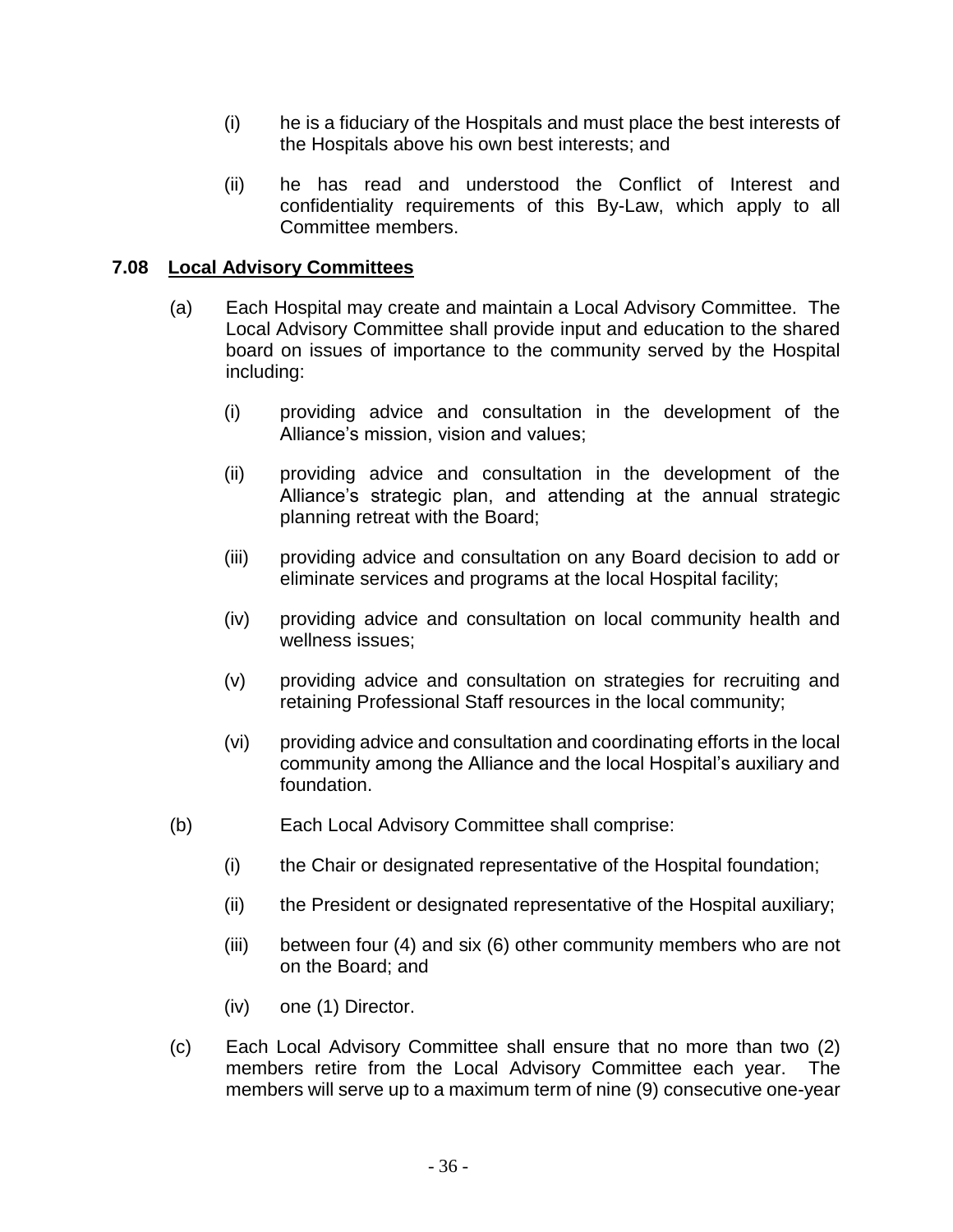terms. Following a break in the continuous service of at least one (1) year, the same person may return as a Community member on the Committee.

- (d) The initial Local Advisory Committee for each Hospital shall be chosen by the Board, and thereafter the membership of the Local Advisory Committee shall be recommended by the Local Advisory Committee and approved by the Board. The Board shall ensure that each Local Advisory Committee shall advertise annually in the local communities for interested persons to participate on the local advisory committee. Each Local Advisory Committee shall recommend to the Board individuals to fill any vacancies arising on the Local Advisory Committee, taking into account the skills, knowledge, experience and perspective of the candidates.
- (e) The Local Advisory Committee shall endeavour to reach consensus when making decisions, failing which a majority vote shall be determinative. The Local Advisory Committee shall not transact business unless a majority of the members is present.
- (f) Each Local Advisory Committee shall:
	- (i) meet at least quarterly;
	- (ii) be entitled to receive regular reports from the Board, in the form of briefs or executive summaries; and
	- (iii) provide written reports (in the form of briefs, minutes or summaries) to the Board a minimum of four (4) times per year or at the request of the Chair.
- (g) Participation by a person on a Local Advisory Committee is conditional on the person signing an acknowledgement that s/he:
	- (i) is a fiduciary of the Hospital that the Local Advisory Committee represents;
	- (ii) has read and understood the conflict of interest and confidentiality requirements of the Hospital's by-laws, which apply to all Local Advisory Committee members; and
	- (iii) agrees to participate, as requested, in the Alliance's Board orientation and continuing education programs.

#### <span id="page-36-0"></span>**ARTICLE 8. FINANCIAL**

#### <span id="page-36-1"></span>**8.01 Financial Year**

The financial year of the Hospital shall be from April 1 to March 31.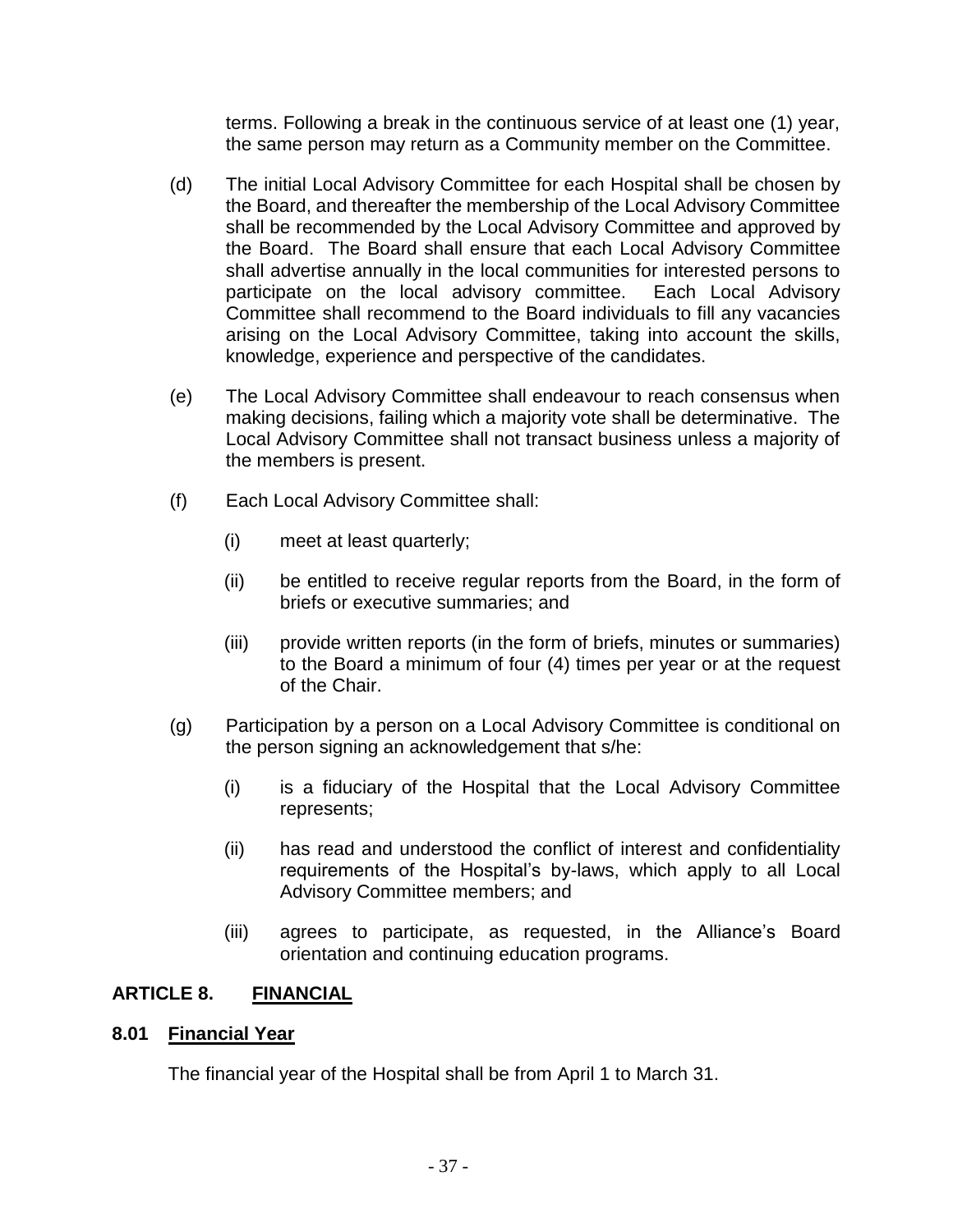# <span id="page-37-0"></span>**8.02 Bonding - Fidelity Insurance**

- (a) Directors, Officers, and employees, as the Board may designate shall secure from a guarantee company a bond of fidelity of an amount approved by the Board.
- (b) The requirements of subsection (a) may be met by an alternative form of employee fidelity insurance such as, but not limited to, a blanket position bond, a commercial blanket bond, or a comprehensive dishonesty, disappearance and destruction policy, at the discretion of the Board.
- (c) The Corporations shall pay the expenses of any fidelity bond secured under subsections (a) or (b).

#### <span id="page-37-1"></span>**8.03 Banking and Borrowing**

- (a) The Board shall by resolution, from time to time, designate the bank(s) in which the monies, bonds or other securities of the Corporations shall be placed for safekeeping.
- (b) One (1) of either the Chair or Vice-Chair of the Board, together with one (1) of the Director at Large or Chief Executive Officer, or such persons designated by resolution of the Board from time to time, are hereby authorized for and in the name of the Corporation:
	- (i) to draw, accept, sign and make all or any bills of exchange, promissory notes, cheques and orders for payment of money;
	- (ii) to receive and deposit all Corporation monies in the bank so designated by the Board and give receipts for same;
	- (iii) subject to the approval of the Board, to assign and transfer to the bank all or any stocks, bonds or other securities;
	- (iv) subject to the approval of the Board, from time to time, to borrow money from the bank and to charge, mortgage, or pledge all or any property of the Corporation to secure any money borrowed or any other debt, obligation or liability of the Corporation;
	- $(v)$  to transact with the said bank any business that it may think fit;
	- (vi) to negotiate with, deposit with, endorse or transfer to the bank, but for the credit of the Corporation only, all or any bills of exchange, promissory notes, cheques or orders for the payment of money and other negotiable paper;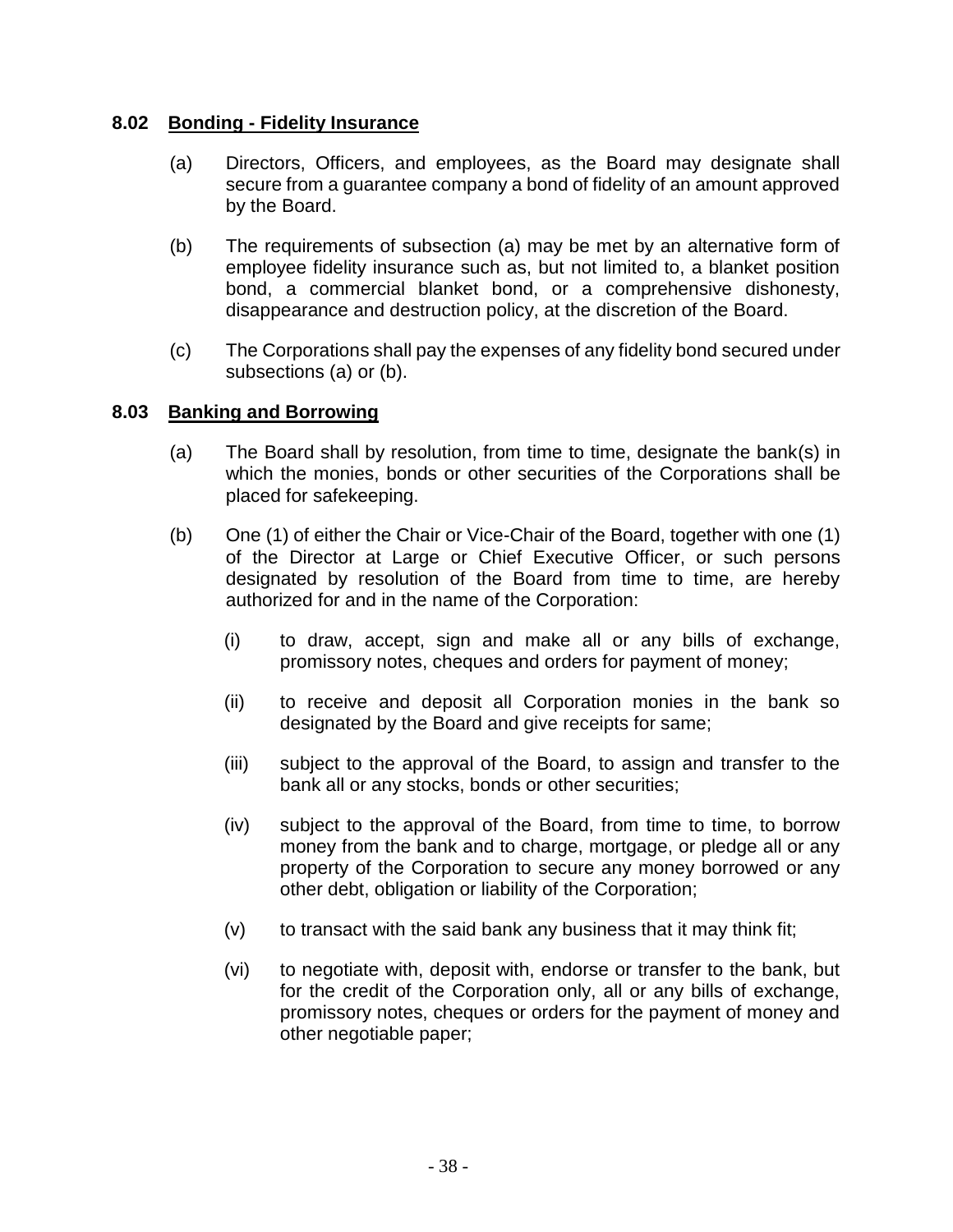- (vii) from time to time, to arrange, settle, balance and certify all books and accounts between the Corporation and the bank designated by the Board;
- (viii) to receive all paid cheques and vouchers; and
- (ix) to sign the bank's form of settlement of balance and release.

### <span id="page-38-0"></span>**8.04 Signing Authority**

Contracts, documents or instruments in writing requiring the signature of the Corporation may be signed by:

- (a) the Chief Executive Officer or his designate, provided the expenditure contemplated by the document has been included within:
	- (i) the annual operating budget approved by the Board; or
	- (ii) the annual capital budget approved by the Board;
- (b) for expenditures not approved by the Board as contemplated in subsection (a) above, by:
	- (i) one (1) of either the Chair or the Vice-Chair of the Board, together with one (1) of the Director at Large or Chief Executive Officer, or
	- (ii) such other person(s) authorized by the Board.

#### <span id="page-38-1"></span>**8.05 Seal**

Each Corporation shall maintain a corporate seal.

#### <span id="page-38-2"></span>**8.06 Investments**

The Board may invest in any investments that are authorized by the Corporation's investment policy.

# <span id="page-38-3"></span>**8.07 Trust Funds**

The Corporation shall apply any trust funds of the Corporation only to the designated purpose(s) for which such funds were intended. Under no circumstances shall the Corporation transfer any funds held in trust by the Corporation to any other individual or entity, unless such transfer complies with all applicable law, including without limitation, the *Charities Accounting Act* (Ontario) and the *Trustee Act* (Ontario).

#### <span id="page-38-4"></span>**8.08 Auditor**

(a) Each Corporation shall, at its annual meeting, appoint an auditor licensed under the *Public Accountancy Act* who shall not be a Director, Officer, or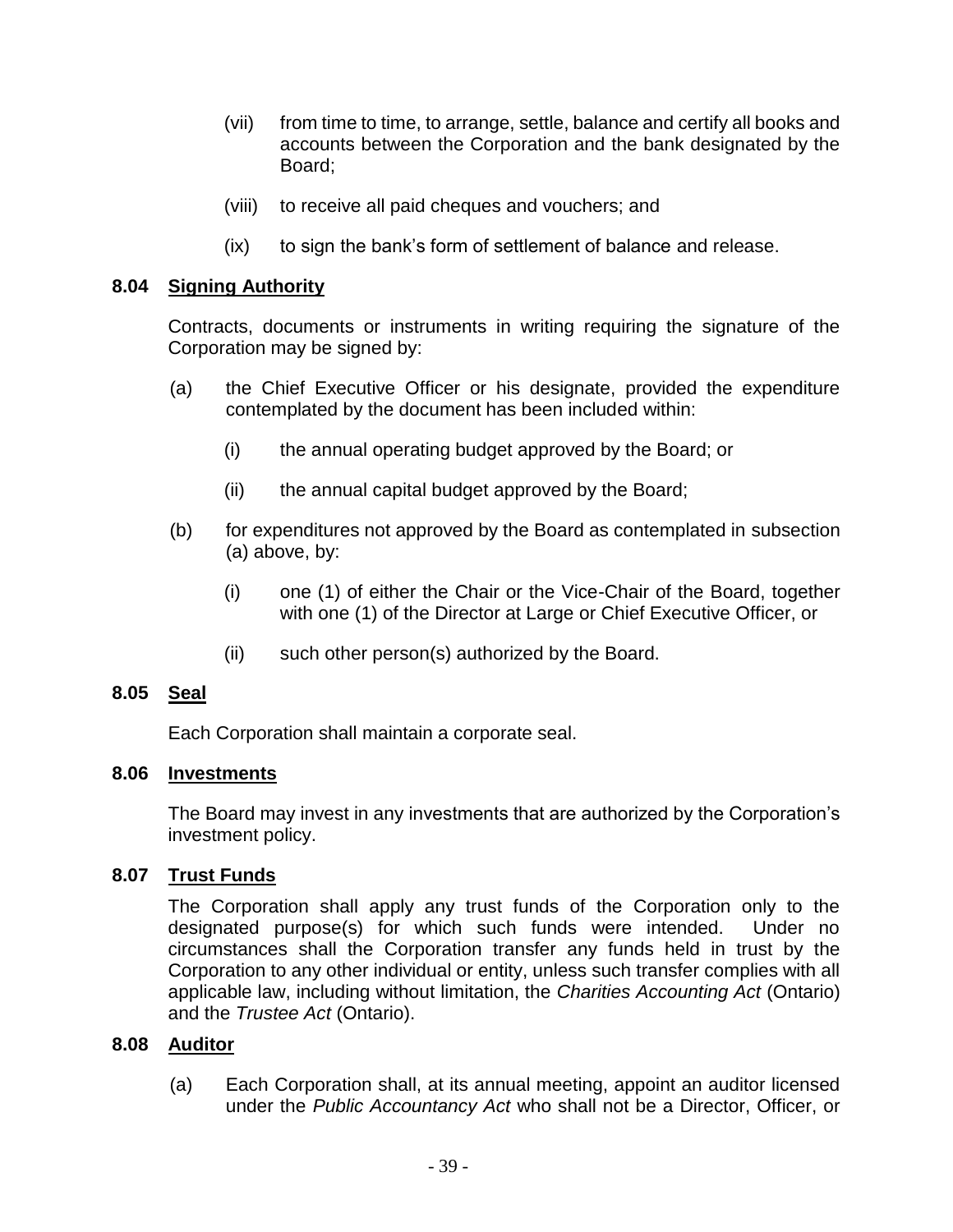employee of the Corporation, or a partner, employer, or employee of any such person. Such auditor shall hold office until the next annual meeting of the Corporation.

- (b) The auditor shall have all the rights and privileges as set out in the *Act* and shall perform the audit function as prescribed therein.
- (c) In addition to making the report at the annual meeting of each Corporation, the auditor shall from time to time report to the Board on his work, making any recommendations he considers necessary.

# <span id="page-39-0"></span>**ARTICLE 9. ANCILLARY ORGANIZATIONS**

# <span id="page-39-1"></span>**9.01 Authorization**

The Board may sponsor the formation of a voluntary association(s) as it deems advisable.

# <span id="page-39-2"></span>**9.02 Purpose**

Such associations shall be conducted with the advice of the Board for the general welfare and benefit of the Corporation and the patients treated in the Hospital.

# <span id="page-39-3"></span>**9.03 Control**

Each such association shall elect its own officers and formulate its own by-laws, but at all times the objects, activities and by-laws of each such organization shall be subject to review and approval by the Board.

#### <span id="page-39-4"></span>**9.04 Board Liaison**

The Board may determine a mechanism to provide for communication at the Board levels between each association and the Board.

# <span id="page-39-5"></span>**9.05 Auditor**

- (a) Each unincorporated voluntary association shall have its financial affairs reviewed by an auditor for purposes of assuring reasonable internal control.
- (b) The auditor for the Hospital shall be the auditor for the voluntary association(s) under this section.

# <span id="page-39-6"></span>**ARTICLE 10. AMENDMENTS**

#### <span id="page-39-7"></span>**10.01 Amendments to By-Laws**

- (a) The Board may pass or amend the By-Laws of the Corporations from time to time.
- (b) Where it is intended to pass or amend the By-Laws at a meeting of the Board, written notice of such intension shall be sent by the Secretary to